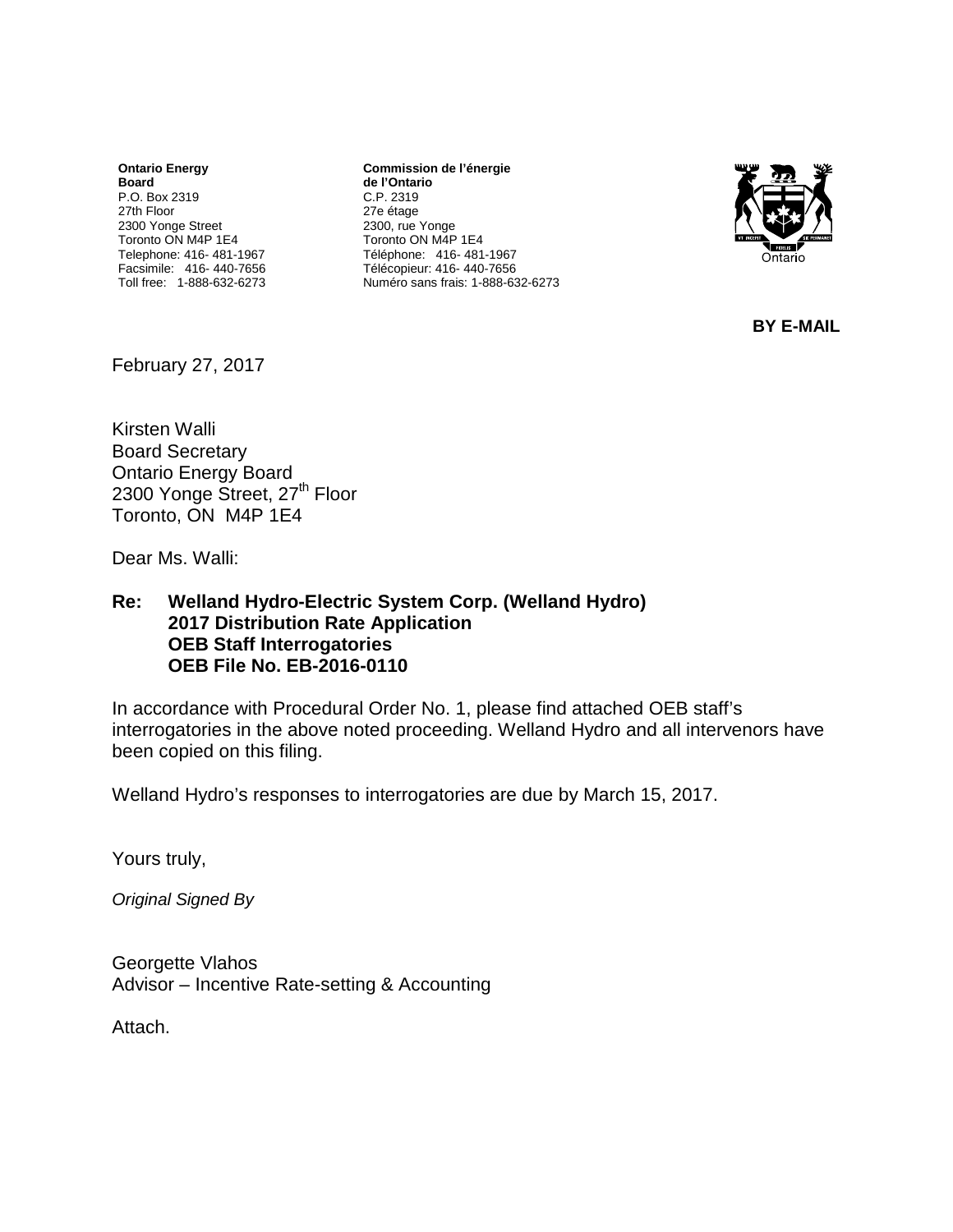# **OEB Staff Interrogatories 2017 Cost of Service Rate Application Welland Hydro-Electric System Corp. (Welland Hydro) EB-2016-0110 February 27, 2017**

### **Exhibit 1 – Administration**

#### **1-Staff-1 Customer Engagement Ref: Chapter 2 of the Filing Requirements, Section 2.1.6**

Chapter 2 of the Filing Requirements states, "The RRFE Report contemplates enhanced engagement between distributors and their customers to provide better alignment between distributor operational plans and customer needs and expectations." (Emphasis added)

Please describe the differences between customer engagement conducted in preparation for the current application and previous customer engagement.

# **1-Staff-2 Ref: Responses to Letters of Comment**

Following publication of the Notice of Application, the OEB received one letter of comment. Section 2.1.6 of the Filing Requirements states that distributors will be expected to file with the OEB their response to the matters raised within any letters of comment sent to the OEB related to the distributor's application. If the applicant has not received a copy of the letters, they may be accessed from the public record for this proceeding.

Please file a response to any matters raised in the letters of comment referenced above. Going forward, please ensure that responses are filed to any subsequent matters that may be raised in any further letters filed in this proceeding. All responses must be filed before the argument (submission) phase of this proceeding.

### **1-Staff-3 Customer Consultation Ref: Ex.1/Section 2.1.6**

Welland Hydro commissioned INNOVATIVE to help design, collect feedback and document its consultation processes as part of the developments of its 2017 cost of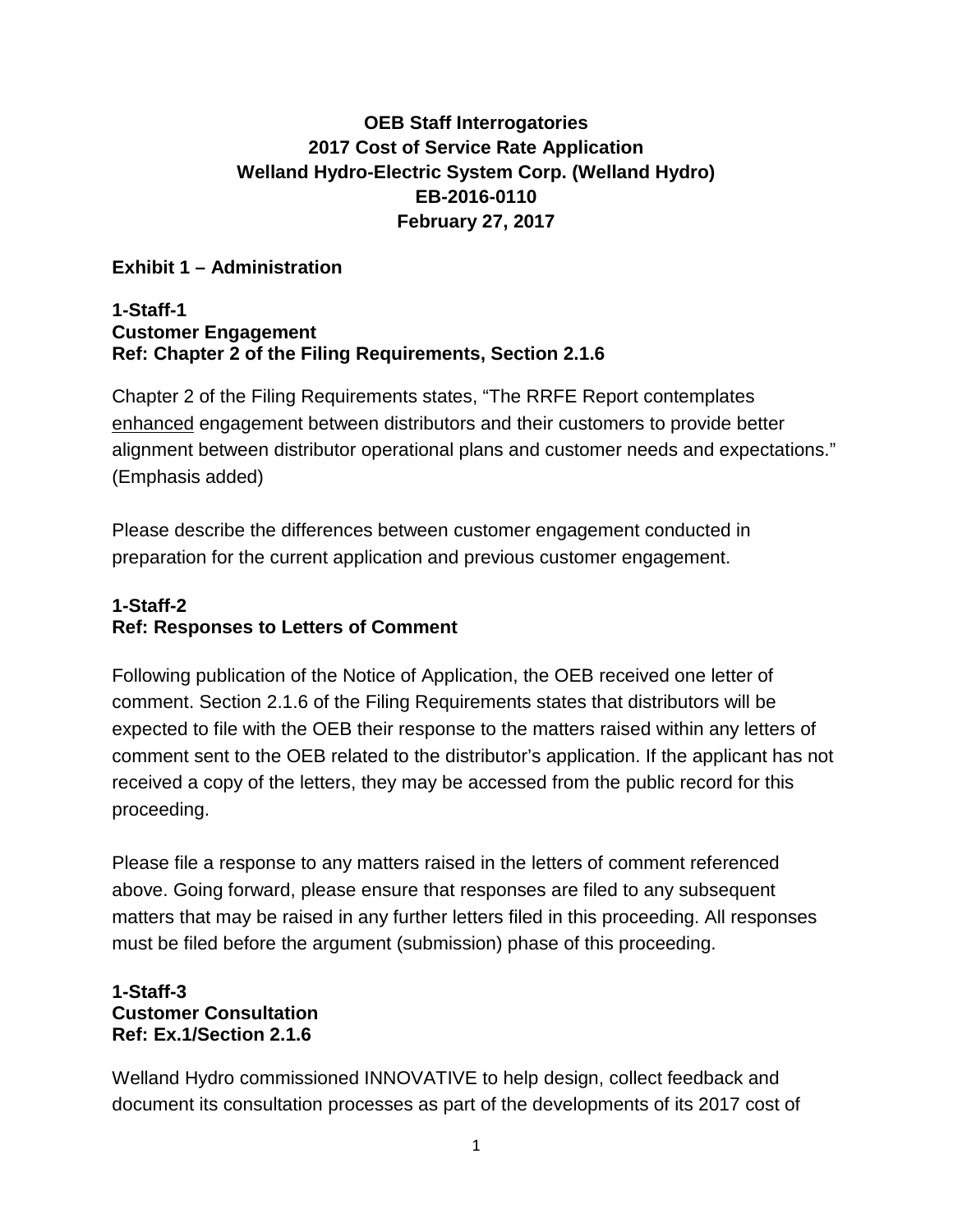service application. Welland Hydro notes that the summary provided by INNOVATIVE includes feedback from 16 customers who participated in the **qualitative** stage of the consultation. In addition, feedback from another 501 residential customers and 25 lowvolume general services (GS<50 kW) who responded to the **quantitative** stage where INNOVATIVE documented the incidence of *needs* and *preferences* across the customer population.

- (a) Does Welland Hydro find the response rates acceptable as a basis for measuring customer satisfaction? If so, why?
- (b) How much weight did Welland Hydro give to the identified customer preferences in setting priorities for investment?
- (c) What steps does Welland Hydro intend to undertake to improve customer views of Welland Hydro's performance. In your response, please address actions taken for commercial customers as well as other customers.

### **1-Staff-4 Customer Consultations Ref: Ex.1/Section 2.1.6, Pages 64-65**

At the above reference, Welland Hydro notes that with respect to one project relating to customer service options with a total cost of \$40,000, less than half of survey respondents felt that this should be implemented in 2017 with the majority saying it would be "nice to have" versus "need to have". In addition, in a 2016 customer survey, 70% of customers surveyed indicated they are not willing to pay for services for specific items related to "increased self-service options on the website."

Welland Hydro opted to leave this project in the 2017 test year noting that given ongoing changes some flexibility is required to finance these changes. However, Welland Hydro has noted its customer's feedback and will consider its investments diligently within this area of capital spending.

- (a) Has Welland Hydro adjusted its planned spending within this area of capital spending for the forecast period taking into account the feedback provided by its customers? If so, what adjustments were made?
- (b) Was this project the sole discrete project mentioned to customers in Welland Hydro's customer engagement process regarding its DSP?
- (c) If the answer to (b) is yes, please explain why. If the answer to (b) is no, please provide further examples of discrete projects Welland Hydro sought out specific feedback.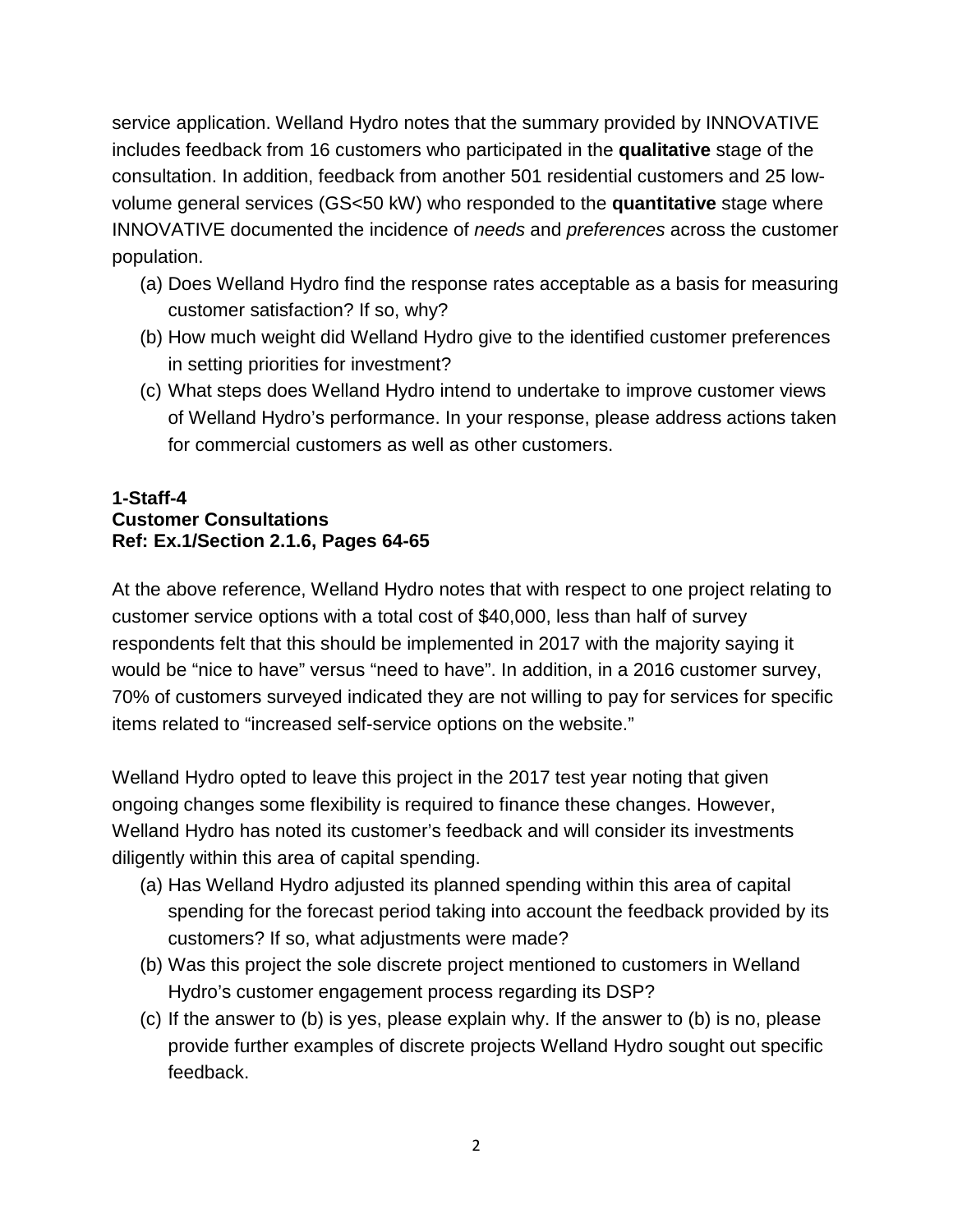#### **1-Staff-5 Ref: Ex.1, Page 22 Ref: Ex. 4, Page 12**

At the above references Welland Hydro discusses its focus on succession planning since its 2013 cost of service application.

If available, please file Welland Hydro's succession plan and/or related documents.

# **1-Staff-6 Ref: Ex.1, Page 38, Table 1-3 Service Revenue Requirement**

OEB staff notes that the table referenced above shows proposed OM&A for the 2017 test year of \$6,987,007. OEB staff notes that the proposed OM&A noted in other sections of the application show a total amount of \$6,999,907.

Please confirm if the number listed in Table 1-3 was in error. If not, please explain the discrepancy.

#### **1-Staff-7 Customer Consultation – 2017 Rate Application Review Ref: Ex.1, Page 57**

Welland Hydro notes that incentives were provided to those customers who participated in the General Service and Residential consultation groups as recognition of their time commitment.

Please describe the incentives that were offered to customers for participating in the consultation groups.

# **1-Staff-8 Ref: Ex.1, Page 61**

At the above reference, Welland Hydro discusses overall take-aways from key account customers interviewed by INNOVATIVE with respect to the consultation process and the job Welland Hydro has done in communicating its proposed Distribution System Plan. While most key account customers understood the need for a rate increase and support the plan, one industrial customer expressed concern and opposed the increase.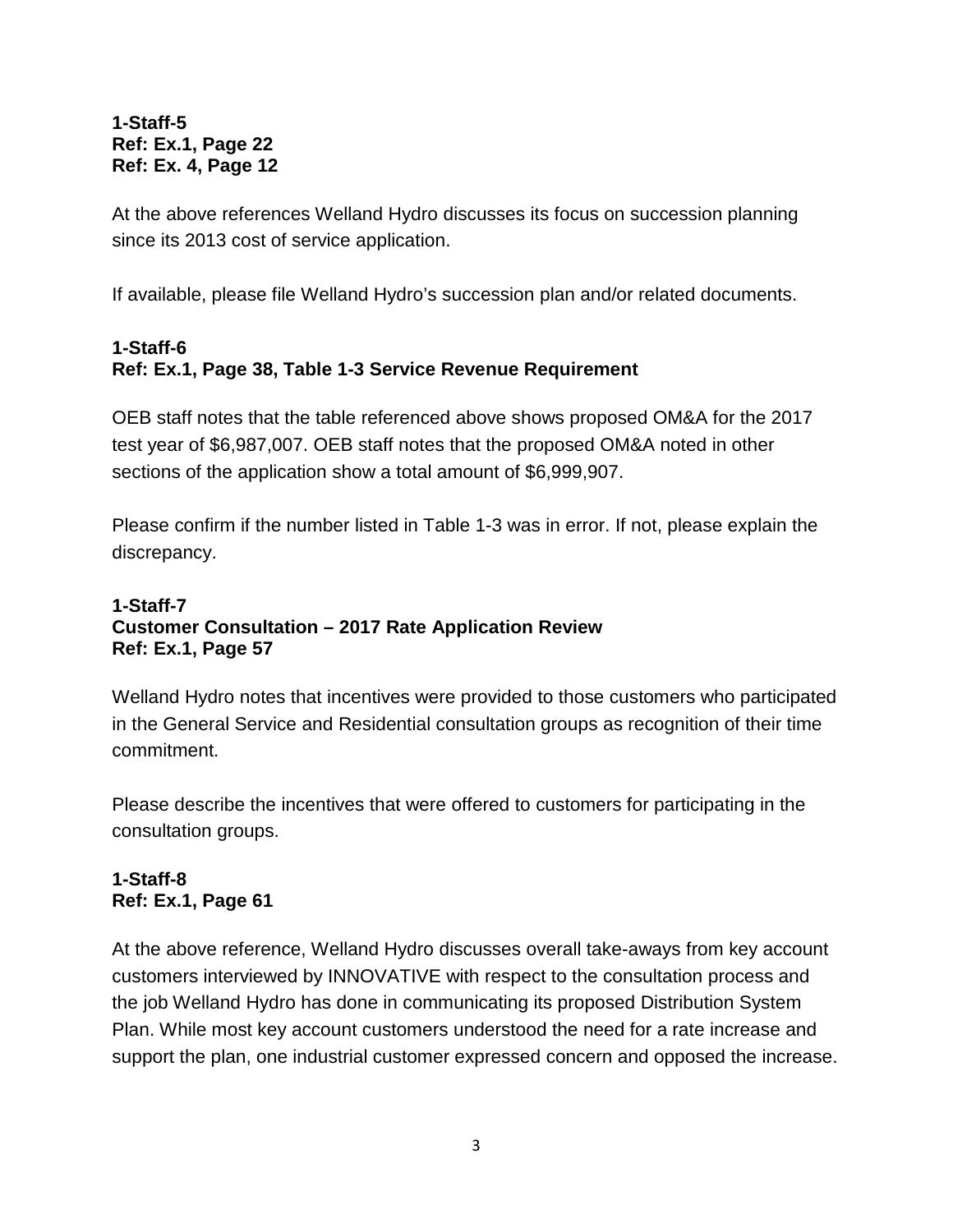Please identify if any follow-up occurred between Welland Hydro and this industrial customer to address the concern(s).

#### **1-Staff-9 Customer Engagement Session – Town Hall Meeting August 25, 2015 Ref: Ex.1, Pages 65-66**

Welland Hydro held a customer engagement session (town hall meeting) in August 2015 where 150 customers were contacted, and 13 actually attended. Numerous items were discussed including payment preferences, bill presentment etc.

- (a) Please explain the criteria used to select the 150 customers contacted or was this done at random.
- (b) Has Welland Hydro adjusted its planned spending for the forecast period taking into account the feedback provided by its customers?
- (c) Does Welland Hydro find the attendance rates acceptable as a basis for measuring customer wants? If so, why?
- (d) How much weight did Welland Hydro give to the identified customer preferences in setting priorities for investment?

# **1-Staff-10 Customer Satisfaction Survey Results Ref: Ex. 1, Page 71**

At the above reference, Welland Hydro discusses certain topics included in its 2015 customer satisfaction survey related to operating and capital expenditures. Customers were surveyed on questions relating to: "run to failure" versus "proactively replacing equipment", and their level of confidence in Welland Hydro's judgment on prioritizing and making decisions on these investments. Additional questions relating to customers' willingness to pay more for items such as increased tree trimming, extended office hours, education on conservation and public safety, and outage management systems. Customers were surveyed on how much more per month they would be willing to pay for items that they considered to be a direct benefit to themselves.

- (a) Please provide a summary of customers feedback related to specific capital expenditure projects.
- (b) Were any of these results incorporated into the filing of this cost of service application by increasing certain spending in areas of capital expenditures?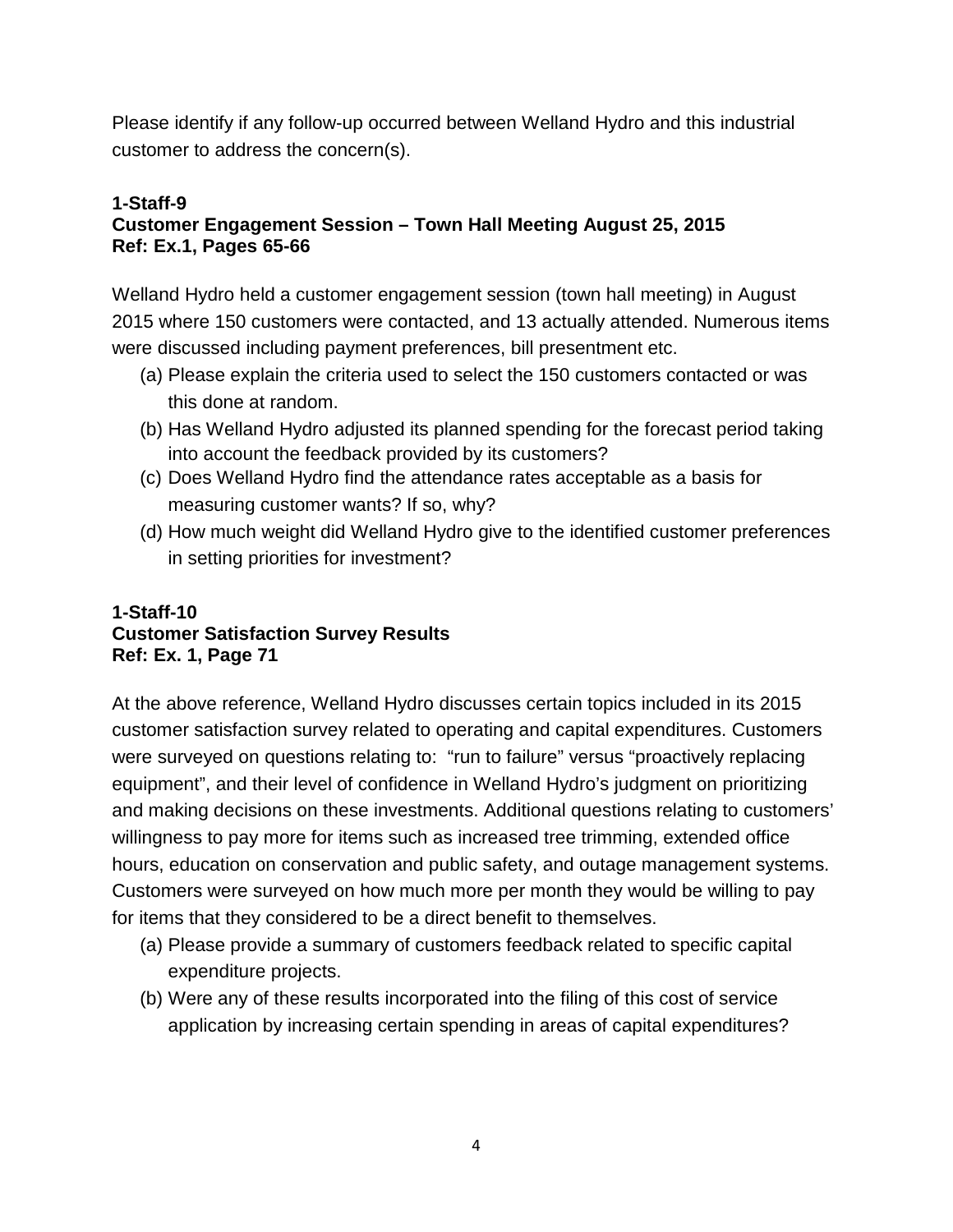# **1-Staff-11 Ref: Exhibit 1, Page 84 Ref: Exhibit 1, Appendix 1-L, 2015 Reconciliation to Financial Statements**

On page 84, it states that the IFRS Adjustment column items are related to financial presentation and are offsetting. In the 2015 reconciliation to the financial statements, there is a net adjustment to PP&E of \$232k and intangibles of \$368k.

- (a) Please explain what the net adjustments to PP&E and intangibles are for. Please also explain how the net adjustment of \$232k and \$368k to PP&E and intangibles are offsetting.
- (b) Please explain why intangible assets under the IFRS column are reclassified so that it is \$0 under OEB Year Book column.

# **Exhibit 2 – Rate Base**

# **2-Staff-12 Ref: Ex.2, Page 5, Table 2-1 – Summary of Rate Base**

Welland Hydro's rate base for the 2017 test year is forecast to increase by approximately 7% from the 2013 OEB-approved amount.

- (a) In its annual capital planning and implementation for the years 2013 to 2016, did Welland Hydro take into account the cumulative impact its capital expenditures would have on rate base, rates and customer impact in 2017? If so how? Please describe.
- (b) How did this inform the pacing of investments identified in the Distribution System Plan for 2017 forward?

# **2-Staff-13 Cost of Power Calculations Ref: Table 2.23 Cost of Power Calculation, Page 37**

Please update the Cost of Power calculation with the updated Rural and Remote Rate Protection rate for 2017 of \$0.0021/kWh.

# **2-Staff-14**

# **Ref: Ex.2, Page 47, Table 2-26A-Table 2-26D – Capital Projects**

Welland Hydro has provided a list of 2017 capital projects. The total Test Year 2017 capital expenditure for all projects is \$2,413,986.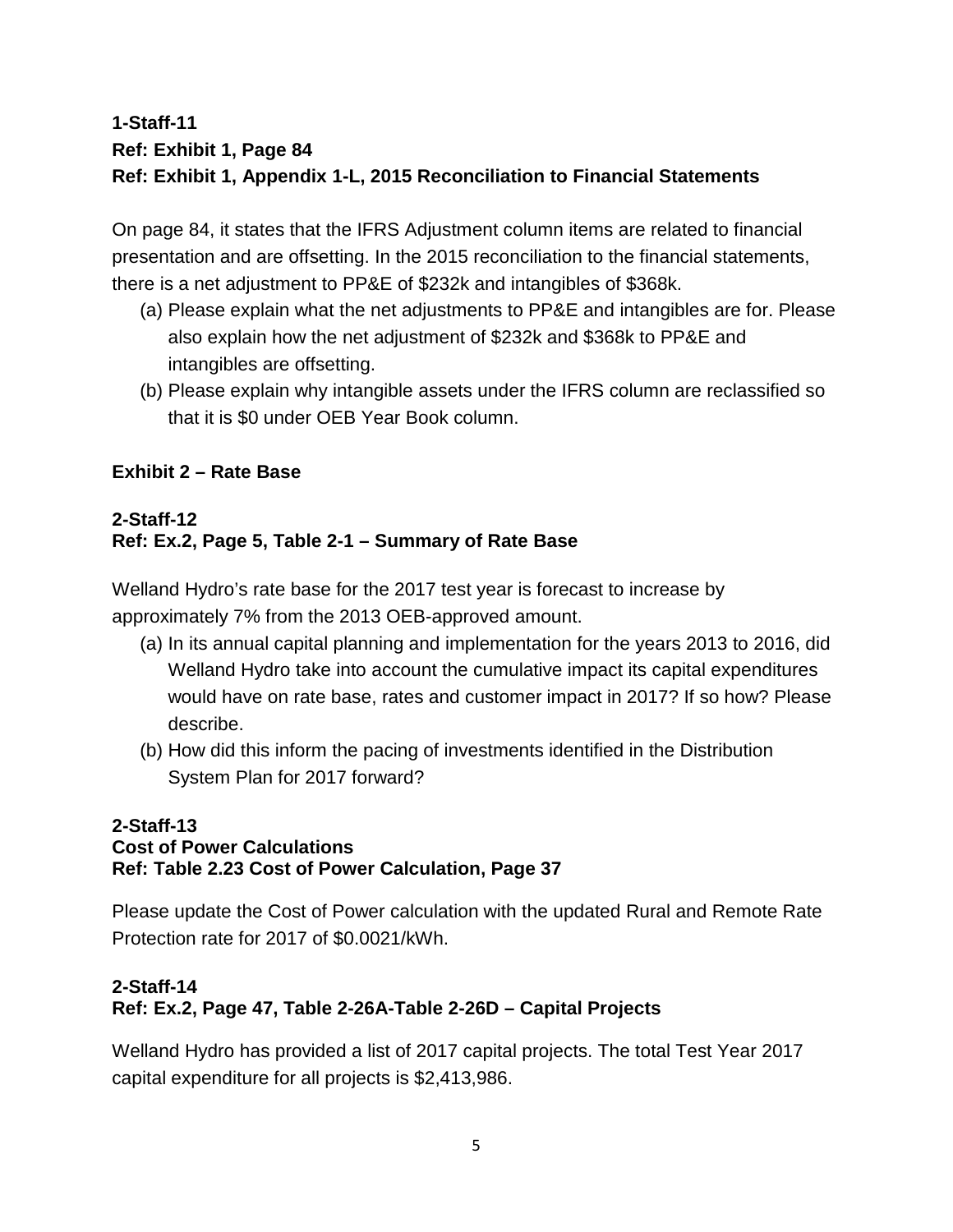- (a) Do all of the projects, and related capital expenditures that are listed in Tables 2- 26A-D, continue to be expected to be placed into service in 2017 and to be added to the 2017 Rate Base?
- (b) If some of the projects that are listed are not expected to be in-service in 2017 and as a result will not be added to the 2017 Rate Base, please identify all such projects, the associated capital expenditure and the expected in-service date.
- (c) Please provide year-to-date actuals for capital projects in the same format as Tab 2-AA of the chapter 2 appendices and the net book value of fixed assets (i.e. Tab 2-BA Fixed Asset Continuity Schedule).

#### **2-Staff-15 Ref: Ex.2, Page 40 Ref: Chapter 2 Appendices, Tab 2-AB – Capital Expenditures**

|                                 | 2012        | 2013        | 2014        | 2015        | 2016<br><b>Bridge</b> | 2017<br>Test |
|---------------------------------|-------------|-------------|-------------|-------------|-----------------------|--------------|
| <b>System</b><br><b>Access</b>  | \$225,766   | \$85,482    | \$111,353   | \$94,079    | \$147,000             | \$204,501    |
| <b>System</b><br>Renewal        | \$1,233,301 | \$1,504,700 | \$1,710,305 | \$1,773,585 | \$1,683,000           | \$1,834,485  |
| <b>System</b><br><b>Service</b> | \$8,300     | \$4,047     | \$55,500    | \$33,237    |                       | \$110,000    |
| General<br><b>Plant</b>         | \$417,631   | \$517,076   | \$322,389   | \$281,463   | \$801,800             | \$265,000    |
| <b>Total</b>                    | \$1,884,998 | \$2,111,305 | \$2,199,547 | \$2,182,364 | \$2,631,800           | \$2,413,986  |

As seen in the table above, total capital expenditures for the past 5 years have increased. Furthermore, Welland Hydro's planned capital expenditures for overhead line renewal is approximately \$750,000 and underground line renewal is approximately \$705,000 in the 2017 test year. Line renewal spending will continue through the forecast period.

- (a) Please describe and quantify where possible the benefits that the applicant's customers will realize from this overhead and underground line renewal investment.
- (b) Please describe the alternative capital investments that were assessed and rejected in favour of the proposed capital investment.

# **2-Staff-16**

**Ref: Ex.2, Section 2.2.2.8 Service Quality and Reliability Performance, Table 2-30 – Service Quality and Reliability Performance, Page 64**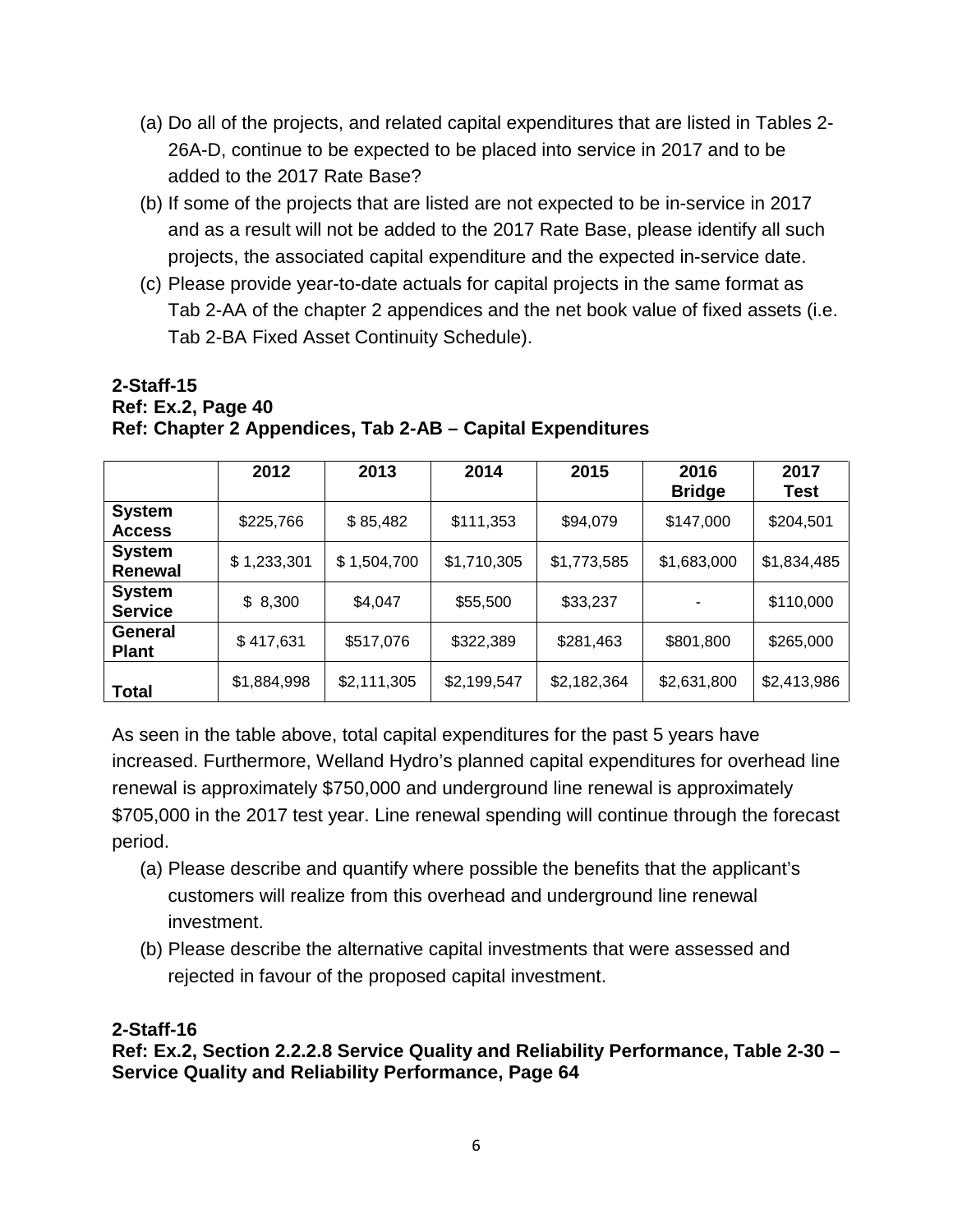As indicated in the table at the above reference, appointment scheduling has decreased since 2013. Please outline what Welland Hydro is doing to ensure that the trend does not bring the metric below 90%.

# Distribution System Plan

#### **2-Staff-17 Ref: Appendix 2-A – Distribution System Plan 2017 Test Year – Section 5.2.1 Distribution System Plan Overview, Page 13**

General plant expenditures account for just over 10% of capital expenditures for 2017. The 2017 test year marks the start of a program to improve building facilities and grounds with repaving the service center parking lot. This project will be phased in over two years.

Given the one-time nature of this expenditure, did Welland Hydro consider only allocating the two year costs over the 5 year IRM period? If not, please explain why.

# **2-Staff-18**

# **Ref: Appendix 2-A – Distribution System Plan 2017 Test Year – Section 5.2.1 Distribution System Plan Overview, Page 13**

#### System Renewal

"System Renewal projects make up the largest category of investments for 2017 and account for over 72% of total capital expenditures. Projects in this category consist of the replacement of distribution assets. Applying WHESC's asset management process, WHESC has determined many of these assets are in poor condition and susceptible to failure in the near term if not replaced. System renewal investments also address reliability and, where practical, voltage conversions which have greatly contributed to WHESC's reduced loss factor in 2017. The reduction in the loss factor from past conversion projects is expected to generate savings in customer's power and power related billings of approximately \$250,000 in the 2017 Test Year."

- (a) Are voltage conversions the primary driver of any of the asset replacements grouped in the System Renewal category, or does this refer to voltage conversions implemented only after all or most of the affected assets have already been identified as requiring replacement due to deteriorated condition?
- (b) Have these "savings in customer's power and power related billings" attributable to past conversion projects been separately identified in Welland Hydro's O&M cost accounts?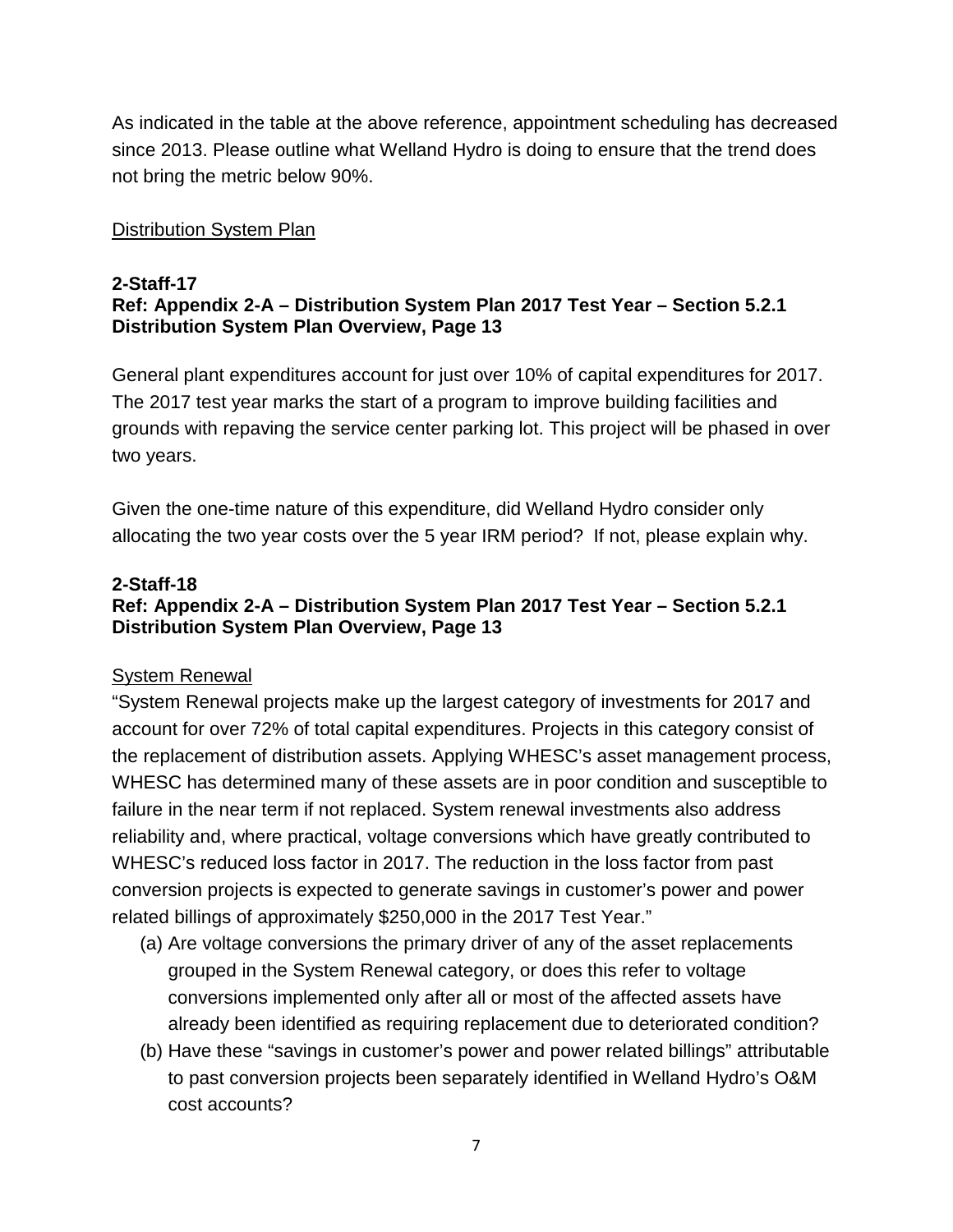### **2-Staff-19 Ref: Appendix 2-A – Distribution System Plan 2017 Test Year – Section 5.2.1 Distribution System Plan Overview, Page 13**

# System Service

"System Service expenditures account for a small portion of the overall allocation of capital investment. The amount invested in this category in 2017 is largely composed of the replacement of current SCADA software and related communication equipment. SCADA investments are required to maintain system efficiency, reliability, and support in responding to certain power disruption events."

Has Welland Hydro achieved O&M cost savings by implementing automated or remote sectionalizing capabilities? Please provide details.

#### **2-Staff-20 Ref: Appendix 2-A – Distribution System Plan 2017 Test Year – Section 5.2.1a Key Elements of the DSP, Page 14**

# System Service

"System Service investments include new assets or upgrades to systems, impacting system reliability. These projects are driven by required upgrades to support systems including Supervisory Control and Data Acquisition ("SCADA"). Additional projects include systems that support SCADA. The communication system upgrades, scheduled for the Test Year, will provide continued support to the SCADA system and drive cost efficiency. Future projects include protection and control upgrades at Municipal Substations."

- (a) Does Welland Hydro minimize investments in substations that are scheduled for elimination due to voltage upgrade projects?
	- i. Please identify which municipal substations (if any) are planned for elimination during the period 2017-2021 to accommodate voltage upgrades.
	- ii. Are substation maintenance costs reduced as a result of eliminating municipal substations?

# **2-Staff-21**

**Ref: Appendix 2-A – Distribution System Plan 2017 Test Year – Section 5.2.1b Sources of Cost Savings, Page 15**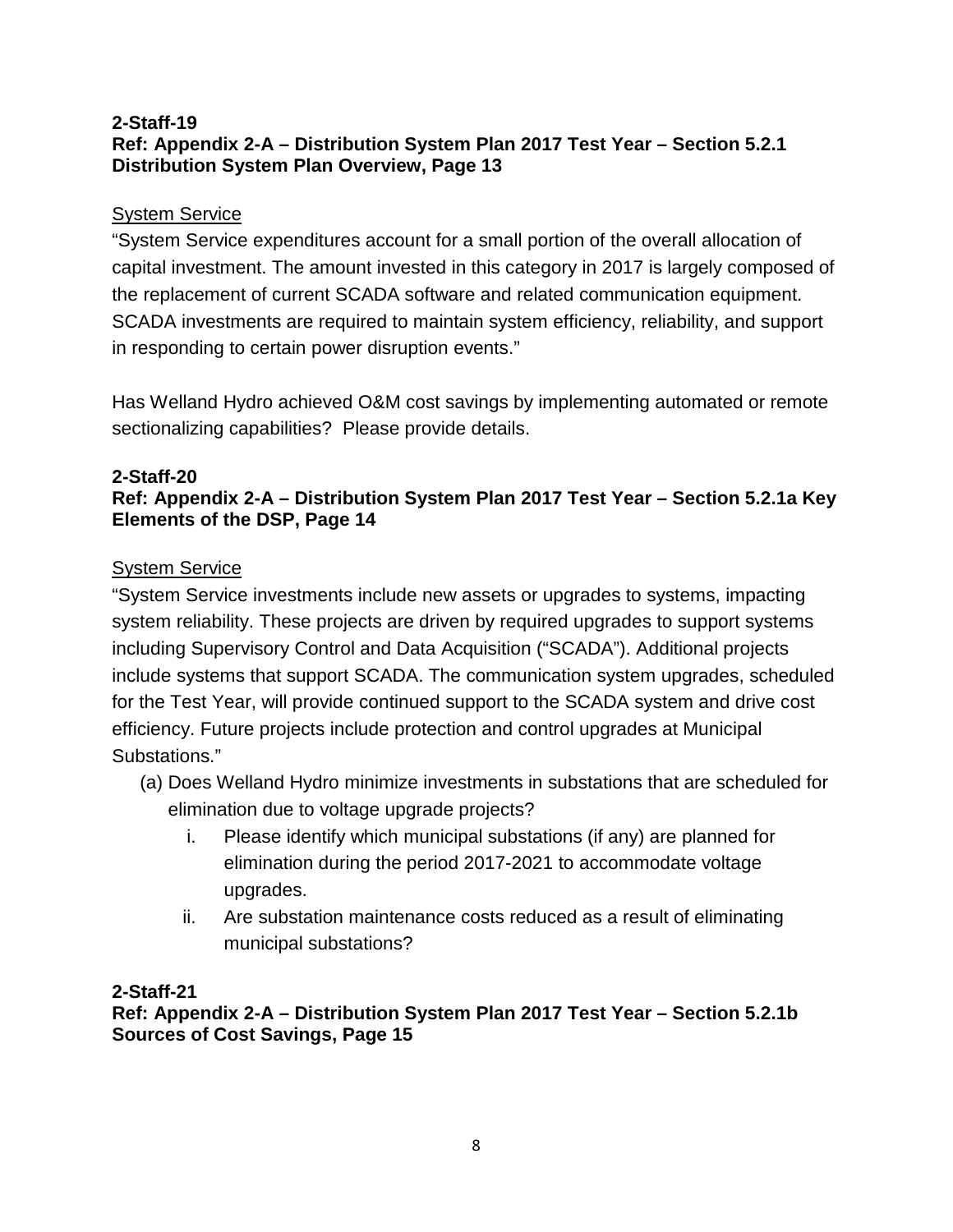- (a) Please identify the actual or anticipated savings associated with each of the listed items in each year over the forecast period. Please explain the methodology Welland Hydro used to derive the savings estimates.
- (b) For the assets being replaced, please quantify the percentage of O&M costs expended in 2016 that were dedicated to the replaced asset, as a percentage of O&M costs expended upon that asset class in 2016.

# **Ref: Appendix 2-A – Distribution System Plan 2017 Test Year – Section 5.2.1f Aspects Contingent on the Outcome of Ongoing Activities, Page 18**

Welland Hydro notes that "There are no known activities determined by Regional Planning process to be completed in the Test Year or forecast period and WHESC has no Long Term Load Transfer customers to transfer to adjacent utilities to meet an OEB directive."

- (a) Has Welland Hydro actively sought input from the Municipal or Regional governments regarding their plans for roadway alterations?
- (b) What proportion of Welland Hydro's annual System Access expenditures are typically driven by roadway moves?
- (c) Would Welland Hydro be better able to optimize renewal expenditures by coordinating those investments with planned roadway moves?

# **2-Staff-23**

# **Ref: Appendix 2-A – Distribution System Plan 2017 Test Year – Section 5.2.2a.1 Customer Consultations, Page 20**

# City of Welland Corporate Calls for Commercial Customers

"WHESC is part of the City of Welland team which meets with individual commercial customers (12-16) once each year from 2014 to 2016. These meetings were initiated by the office of the Welland Economic Development Commission and also include the Chamber of Commerce. Customers identified issues with respect to momentary outages, power equality, e-billing, global adjustment classes, electricity usage, and CDM. All of the concerns were addressed in follow-up meetings with customers. These meetings provide an opportunity for customers to share their future plans such as expansion and for WHESC to include in Distribution System Planning if required. An example of actions taken by WHESC as a result of these meetings was the early construction of the Humberstone/Townline tunnel distribution feeder in 2015 to support economic development."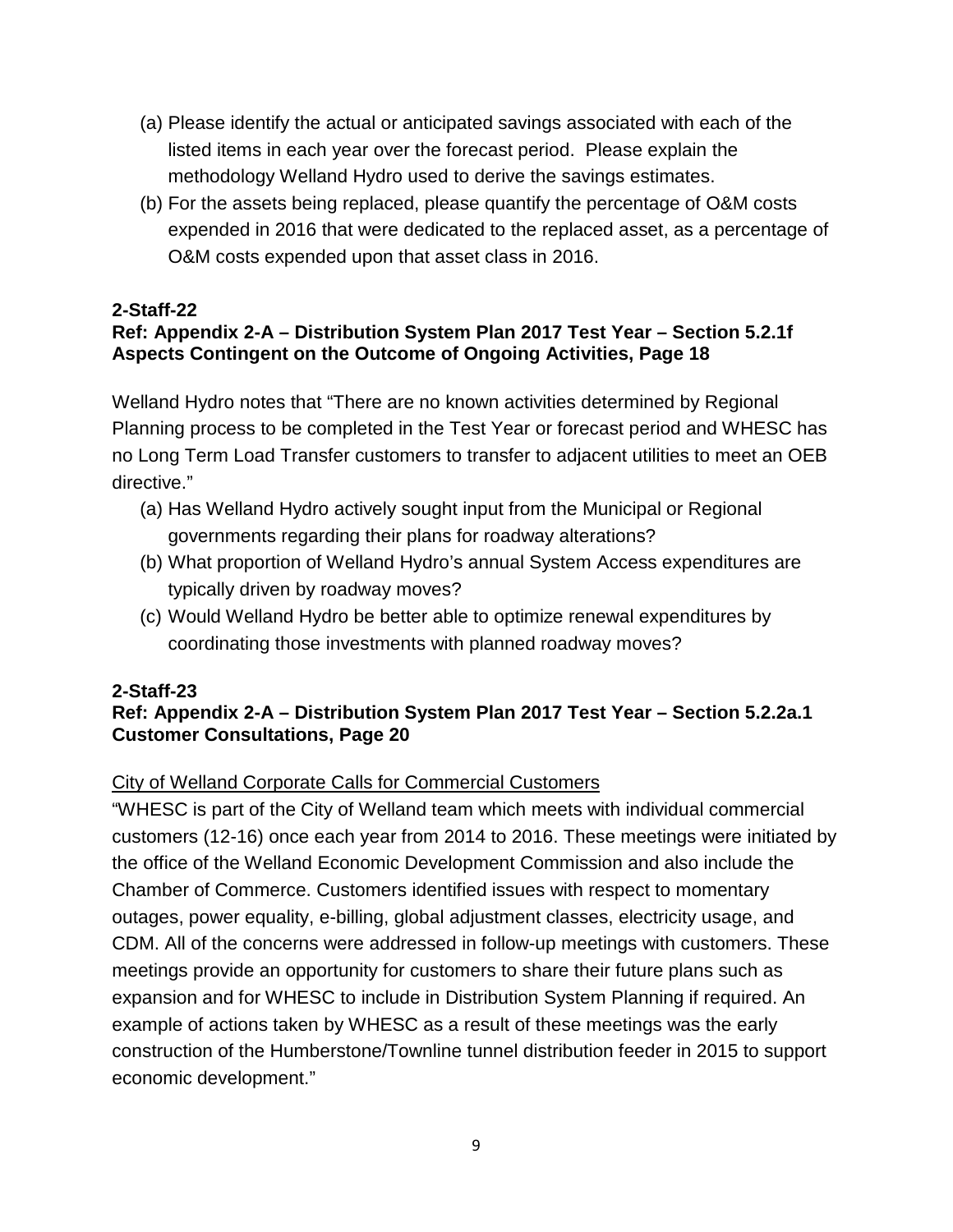- (a) Were the identified concerns addressed by providing explanations, or by initiating capital or operating investments related to this filing (other than the power quality complaint tracking metric identified in this section)?
- (b) If none of the above, how were they addressed? Please provide details.

# **Ref: Appendix 2-A – Distribution System Plan 2017 Test Year – Section 5.2.3a.7 DSP Implementation Progress, Page 30**

# Actual vs. Planned Annual Spend

The intent of this metric is to measure Welland Hydro's overall planning quality with respect to its overall budget. Welland Hydro targets +/- 10% spending each year relative to the total budgeted amount.

- (a) Would this target be achieved if the overall planned amount is spent, even if not all planned projects are executed or if individual projects run significantly over budget?
- (b) Does Welland Hydro track its ratios of actual vs. planned expenditures on an individual project basis?
- (c) Would this provide a more meaningful measure of project efficiency?

# **2-Staff-25**

# **Ref: Appendix 2-A – Distribution System Plan 2017 Test Year – Section 5.2.3a.8 Cost Control, Page 30**

# Total Cost per Customer

Total cost per customer is calculated as the sum of capital and operating, maintenance, and administration ("OM&A") costs divided by the total number of customers. Welland Hydro targets a 2.5% yearly increase in this measure.

Please explain why this target is set higher than expected CPI.

# **2-Staff-25**

# **Ref: Appendix 2-A – Distribution System Plan 2017 Test Year – Section 5.2.3a.8 Cost Control, Page 30**

# Total Cost per km of Line

"This measure divides the total cost (sum of capital and OM&A) by the total primary circuit kilometres maintained WHESC. WHESC targets a 2.5% yearly increase in this measure."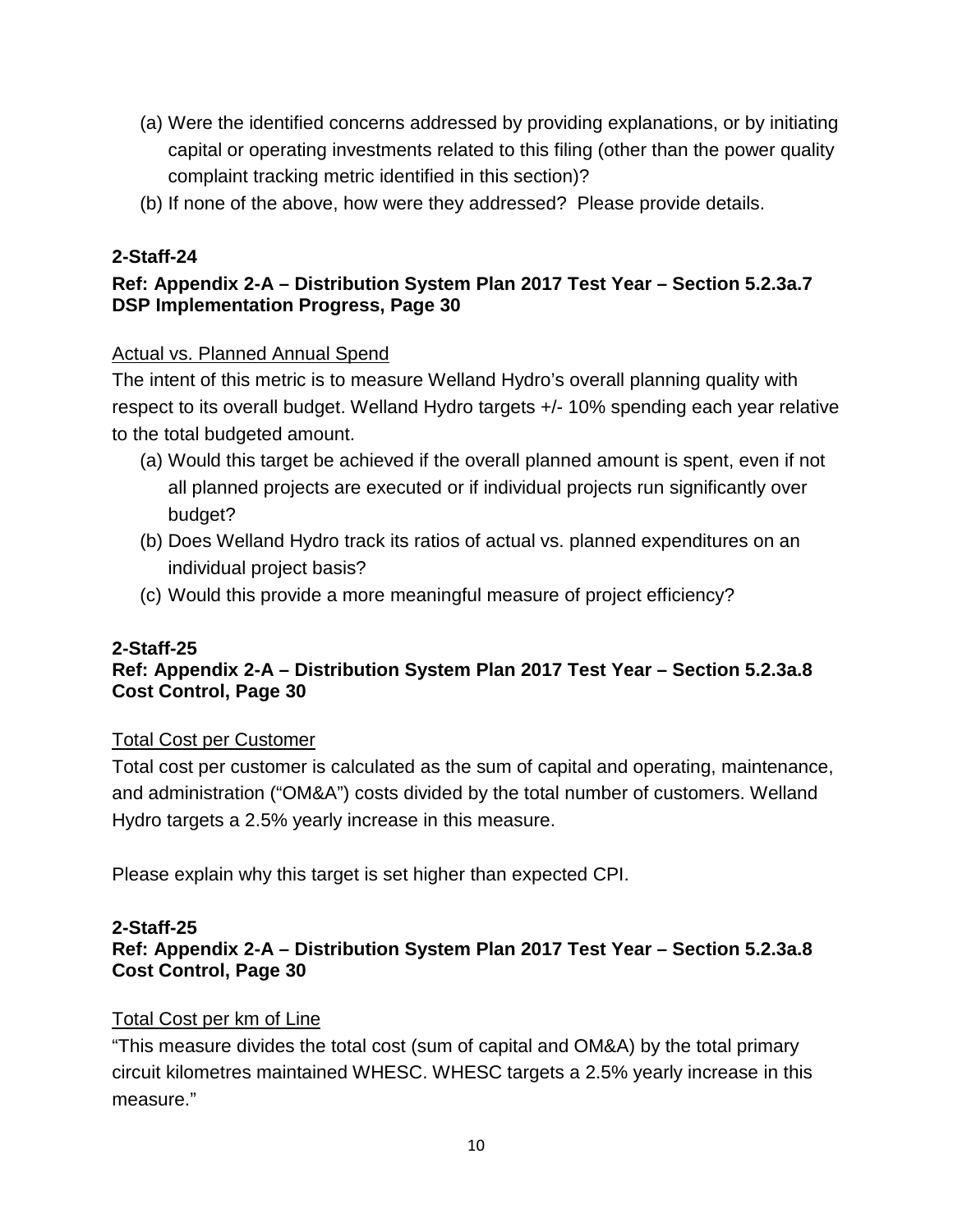- (a) Please explain why this measure is higher than CPI.
- (b) Should not Welland Hydro's OM&A efficiency improve as its systems are modernized?

# **Ref: Appendix 2-A – Distribution System Plan 2017 Test Year – Section 5.2.3b.6 System Reliability, Page 40**<br>Figure 5-12: Historical SAIDI and SAIFI performance - MED excluded



- (a) Why are SAIDI and SAIFI increasing after excluding major event days?
- (b) Should Welland Hydro be targeting ongoing improvement in these metrics after excluding MED's and Loss of Supply, since that portion of the metric is more subject to Welland Hydro's direct control?

#### **2-Staff-27**

### **Ref: Appendix 2-A – Distribution System Plan 2017 Test Year – Section 5.2.3b.6 System Reliability, Page 43**

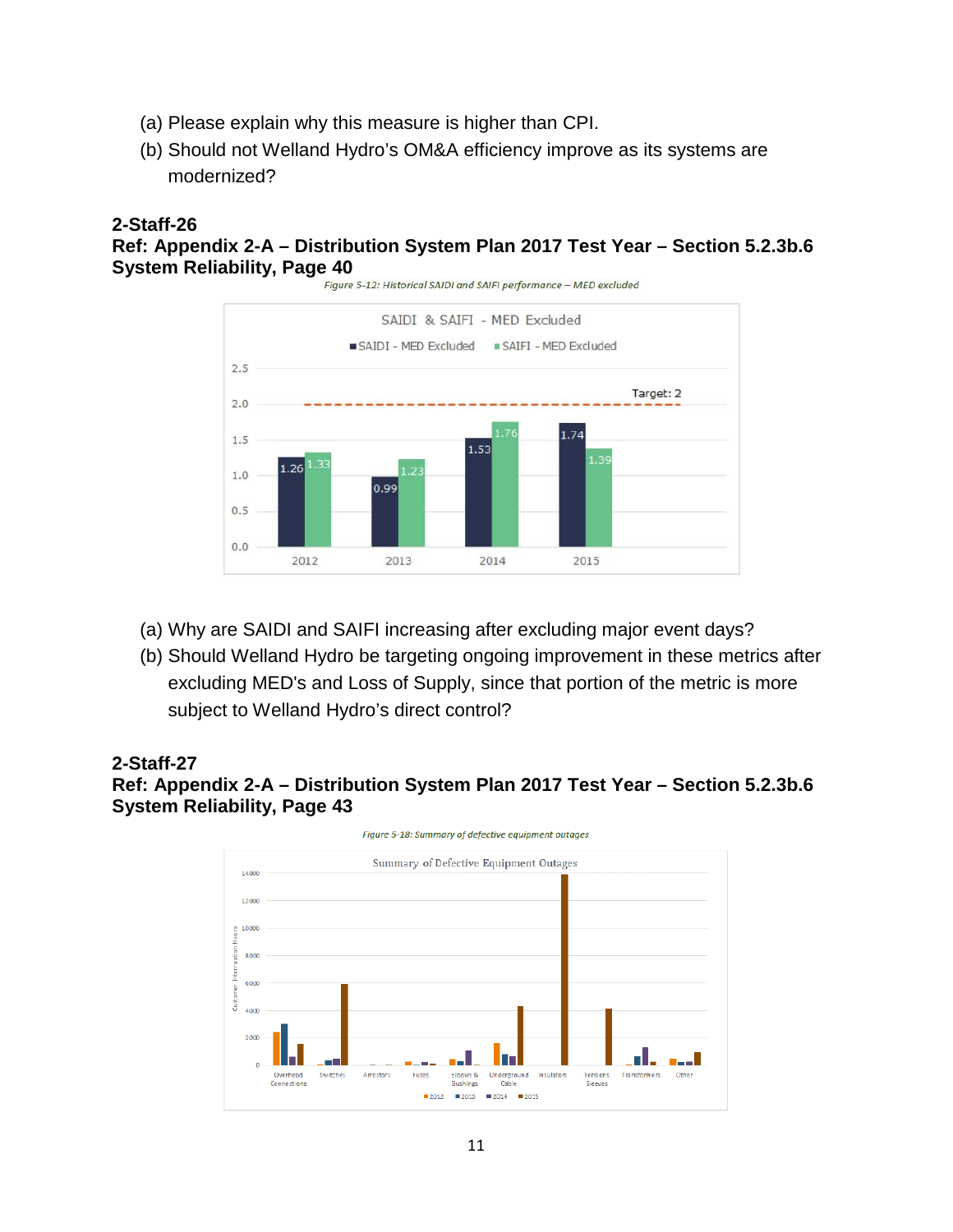- (a) Explain the reasons behind the exceptionally high impact of insulator failures in 2015.
- (b) What action is Welland Hydro taking to avoid similar outcomes in future years?

#### **2-Staff-28 Ref: Appendix 2-A – Distribution System Plan 2017 Test Year – Section 5.2.3b.8 Cost Control, Page 44**

### Total Cost per Customer

Results for 2015 at \$493 per customer represents a 2.1% increase over 2014 results, below the 2.5% target. These results can be impacted by one off costs such as emergency repairs and regulatory costs on a year by year basis. A comparison of 2015 cost per customer to 2012 results, shows a 2.3% increase over three years, corresponding to a 0.8% increase per year.



How do these results map into the bill increases shown on Page 36 under 5.2.3b.3 Customer Bill Impacts?

# **2-Staff-29**

# **Ref: Appendix 2-A – Distribution System Plan 2017 Test Year – Section 5.2.3b.9 CDM Program Achievement, Page 45**

"Whole Home Residential and small Business Lighting Programs will be launched by the IESO to enhance savings in 2016 and 2017. Furthermore, WHESC has a large streetlight conversion project that began in 2015 and is scheduled for completion in 2016 and completion of this project will have a significant impact on the savings achieved in 2016."

(a) What are the capital costs of implementing this program?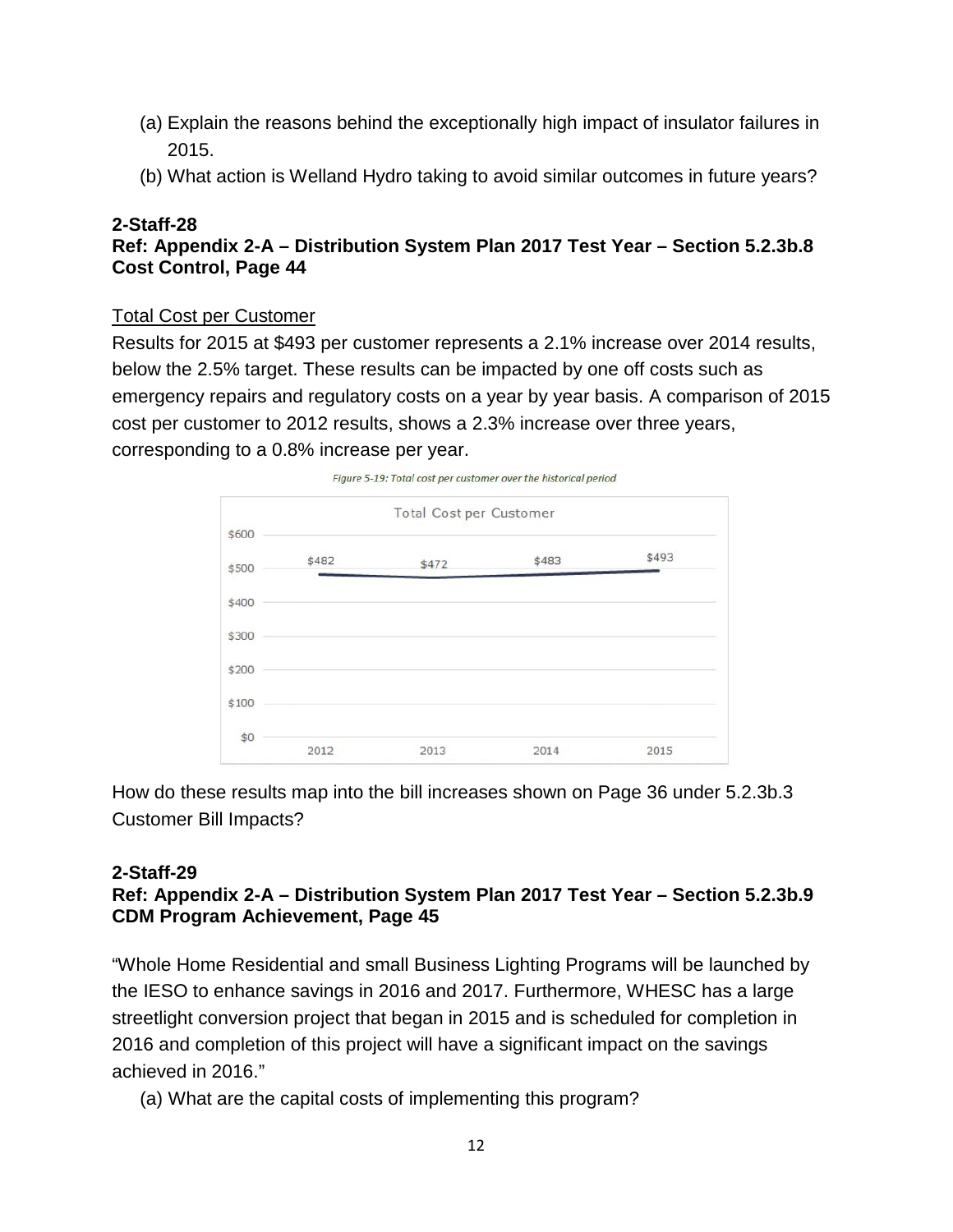- (b) Have those costs been separately identified in Welland Hydro's 2015 & 2016 capital expenditures tables?
- (c) Have the resulting O&M savings been separately identified in the Test Year O&M costs?

#### **2-Staff-30 Ref: Appendix 2-A – Distribution System Plan 2017 Test Year – Section 5.2.3c.11 Distribution Losses, Page 47**

As shown in Figure 5-24, the percentage line loss fluctuates between years due to factors outside of Welland Hydro's control, such as ambient temperature. The percentage line loss was 4.39% in 2015, which is higher than 2014, but lower than the previous three-year high of 4.58%.





- (a) Inter-annual line losses appear to be very volatile. Is this variability caused solely by differences in ambient temperatures?
	- i. If yes, please explain the mechanisms that link ambient temperatures to such volatile loss results.
	- ii. If no, please identify the other factors that impact annual losses.
- (b) Given Welland Hydro's ongoing capital investments in efficiency initiatives such as voltage conversions, why are line losses not generally trending downward over this period? Please provide details.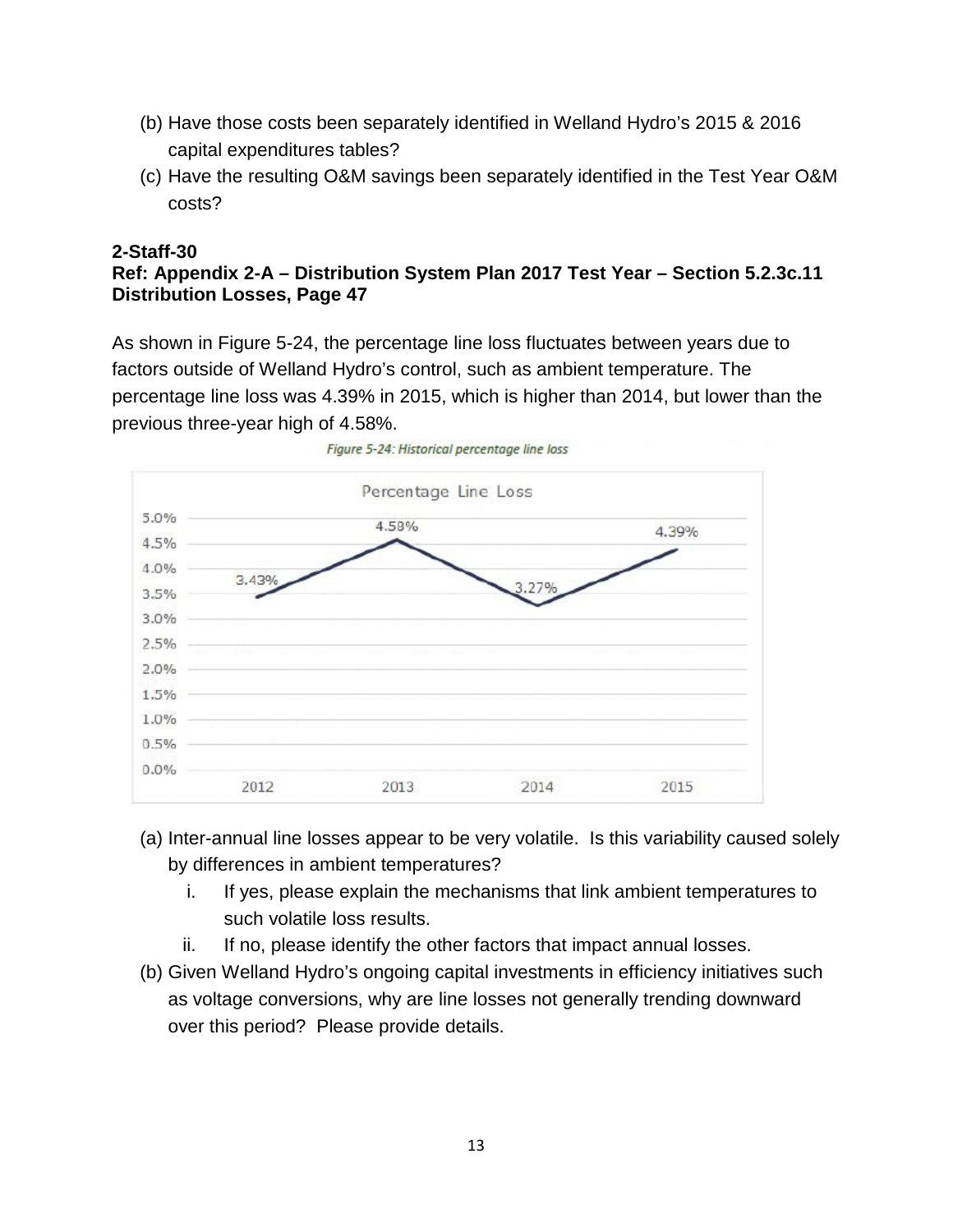#### **2-Staff-31 Ref: Appendix 2-A – Distribution System Plan 2017 Test Year – Section 5.3.1b Asset Management Process, Page 54**

Welland Hydro does not have a formal Asset Condition Assessment process at this time. Welland Hydro plans to incorporate a USF developed program and standards when available. The results of the system inspections and assessments have been combined with both historical performance and age assessments to provide the tools to make prudent decisions on prioritization for the replacement of assets. Both data analytics and graphical analytics are tools that have been utilized to demonstrate a clear and consistent approach to assessing and scheduling for the replacement of assets.

Welland Hydro's asset management process, including inputs and outputs used to identify and select investments has been illustrated in the flowchart in Figure 5-27 and is described in further detail below. For information on project prioritization and pacing, see Section 5.4.2c – Project Prioritization.



Figure 5-27: Inputs/outputs of the asset management process used to identify and select projects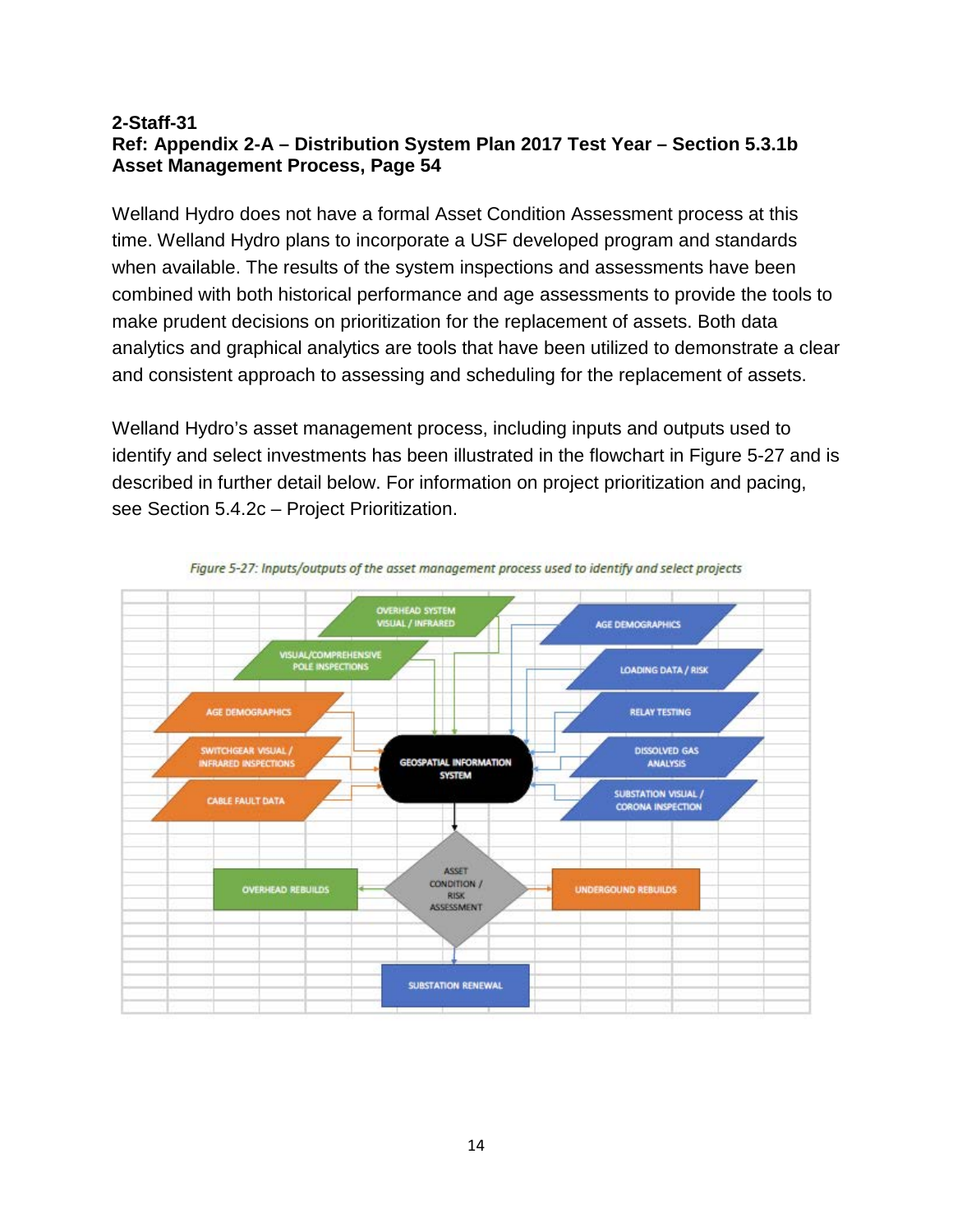- (a) Please provide examples of Welland Hydro's use of both the data analytics and graphical analytics tools referenced in this excerpt, and provide links to planned Test Year capital expenditures.
- (b) When does Welland Hydro plan to implement a formal Asset Management Process?
- (c) Please explain in detail the activities and decisions that take place in the grey diamond entitled "Asset Condition/Risk Assessment" in Figure 5-27?

# **Ref: Appendix 2-A – Distribution System Plan 2017 Test Year – Section 5.3.1b Asset Management Process, Page 55**

# Municipal Substations

Substations are scheduled to be replaced based on age demographics, performance data, annual test results, and criticality. More specifically, the following data are analyzed and used in the asset replacement decision making process:"

- (a) Does Welland Hydro ever replace municipal substation transformers solely based upon demographics?
- (b) Does Welland Hydro always validate municipal substation transformer condition before replacing?

# **2-Staff-33**

# **Ref: Appendix 2-A – Distribution System Plan 2017 Test Year – Section 5.3.1b Asset Management Process, Page 56**

"Poles are replaced during overhead rebuilds, as well as WHESC's pole replacement program. Although the number of poles replaced per year depends on the capital program being executed and the results of the pole assessments, WHESC tries to balance its approach, using a planned and paced process, to the total number of poles replaced on an annual basis."

- (a) Does Welland Hydro ever replace poles solely due to demographics?
- (b) Does Welland Hydro ever replace poles on specific feeders ahead of expected retirement to coordinate with complete pole replacement programs on those feeders driven by condition assessments or voltage upgrades?
- (c) Does Welland Hydro conduct business cases to validate economics before implementing full rebuilds of feeders that still have significant numbers of good condition poles?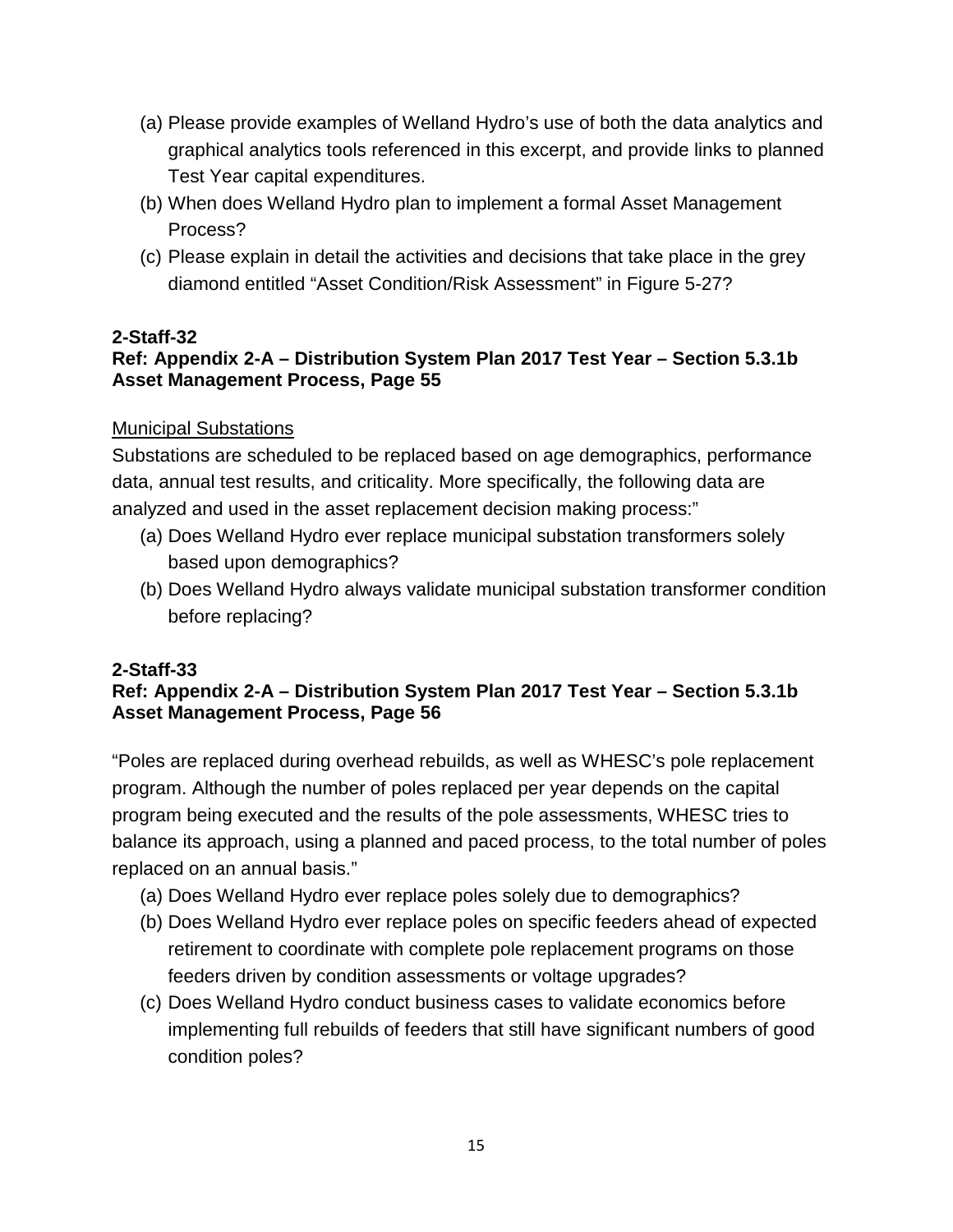# **Ref: Appendix 2-A – Distribution System Plan 2017 Test Year – Section 5.3.1b Asset Management Process, Page 60**

Welland Hydro notes that it "…has invested money and will continue to invest money in a prudent manner to keep the facility operational without unnecessary cost increases to its customers."

Are details of the building investments included in the capital plans filed as part of this application?

#### **2-Staff-35**

# **Ref: Appendix 2-A – Distribution System Plan 2017 Test Year – Section 5.3.1b Asset Management Process, Page 60**

"SCADA communication continues to be an operating cost consideration. Currently, WHESC uses a combination phone lines, wireless radio systems and cellular devices to communicate to in field devices. Projects are underway to test additional wireless systems and data concentrators with the intention of reducing the amount of communication lines and systems."

What are the annual operating costs associated with the communication systems referenced in this paragraph?

#### **2-Staff-36 Ref: Appendix 2-A – Distribution System Plan 2017 Test Year – Section 5.3.2c.2 Poles, Page 66**

Welland Hydro owns approximately 8,000 wood poles. Poles are fully depreciated after 50 years but can last many years longer depending on many factors including material, treatment and environmental conditions. Figure 5-32 below illustrates the number of poles currently in service, the quantity for each year, and the average age of poles currently in service.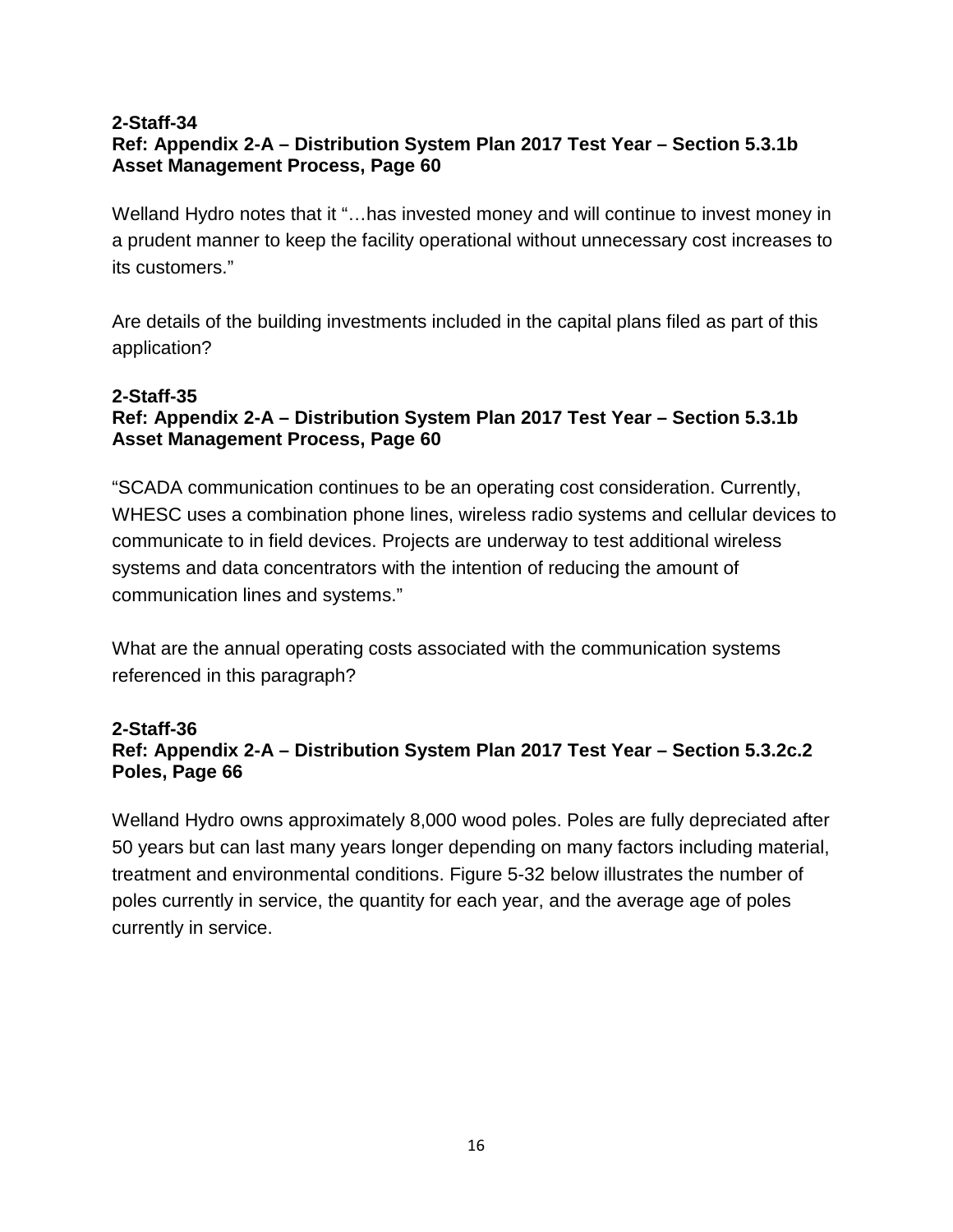



- (a) From the graph above, it seems as though the average age is not indicated. What is the average age of the wood poles currently in service?
- (b) Are all wood poles in Welland Hydro's system of the same species?
	- i. If not, does Welland Hydro apply the same 50-year useful life assumption for all species?
- (c) Considering the total count of poles identified as being significantly beyond "end of useful life", is that categorization appropriate for all the poles so identified?

#### **2-Staff-37 Ref: Appendix 2-A – Distribution System Plan 2017 Test Year – Section 5.3.2c.3 Distribution Transformers, Page 67**

Welland Hydro owns approximately 2,300 distribution transformers ranging in size from 5 to 1500 kVA. Transformers are fully depreciated after 40 years but are replaced immediately on failure or typically if they have any deficiencies that introduce risk. Figure 5-33 illustrates the number of transformers in service and the quantity installed each year.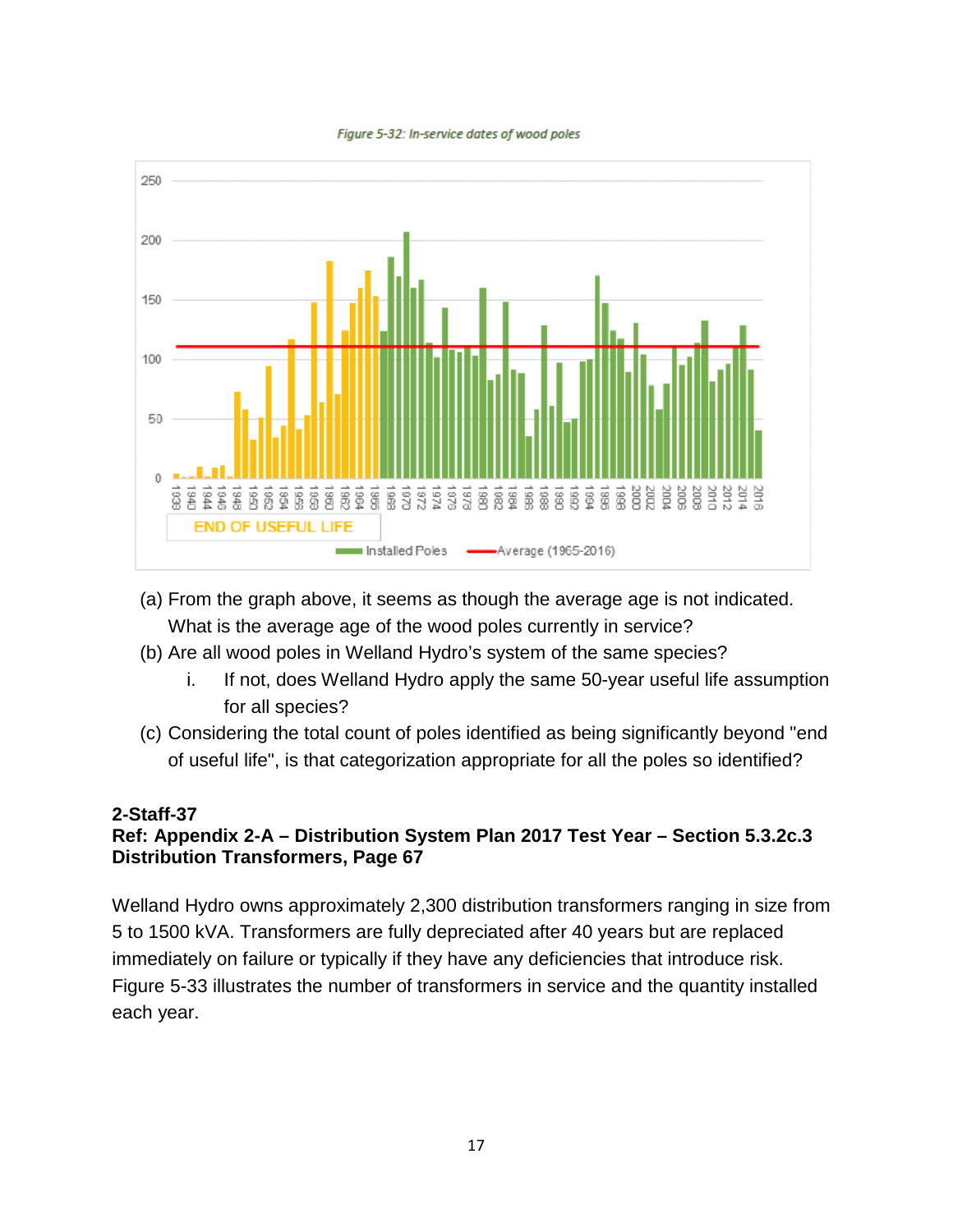

Figure 5-33: In-service dates of distribution transformers

(a) What sorts of "deficiencies introduce risk", as referenced above?

- i. How is the risk quantified?
- ii. Who ultimately decides if the risk due to a specific deficiency is high enough to justify transformer replacement, and what criteria are applied in making that decision?
- (b) Considering the total count of distribution transformers identified as being significantly beyond "end of useful life", is that categorization appropriate for all the transformers so identified?

#### **2-Staff-38**

# **Ref: Appendix 2-A – Distribution System Plan 2017 Test Year – Section 5.3.3b Asset Life Cycle Risk Management, Page 74**

"The assessment of risk begins with the inspection of assets. Assets are inspected and inspection data is loaded into the GIS. Inspection data, data from other analysis and asset performance data are used to estimate the probability of failure. The determination of the probability is determined solely on the use of historical data and experience (i.e. at this time, there is no formal process to derive a health index and associate a probability of failure)."

(a) Please confirm that the described process is primarily based upon the exercise of judgment by experienced personnel.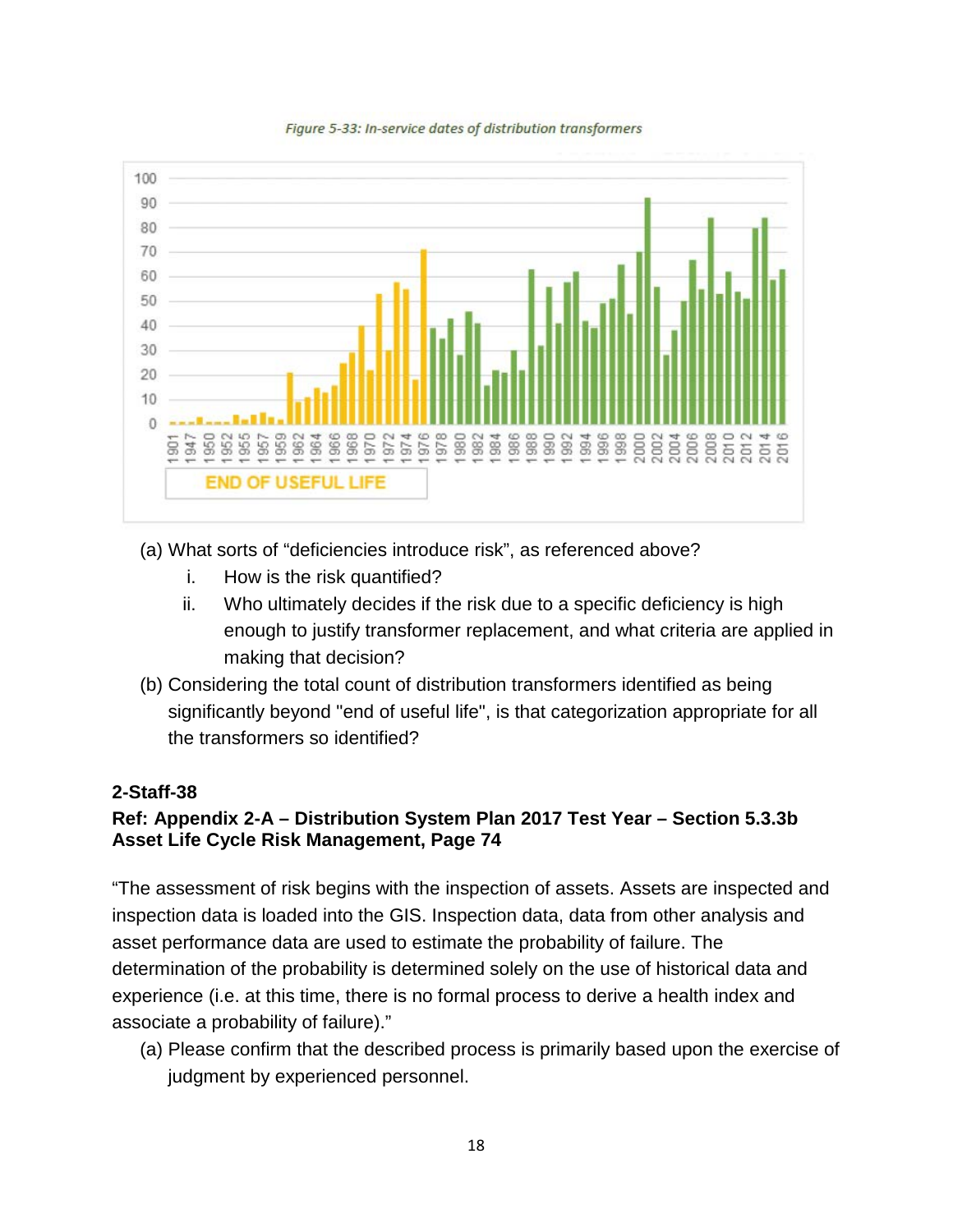(b) Does the existing process review past decisions to confirm that the decisions were appropriate decisions, which then informs and improves the assessment process?

#### **2-Staff-39**

# **Ref: Appendix 2-A – Distribution System Plan 2017 Test Year – Section 5.3.3b Asset Life Cycle Risk Management, Page 75**

#### Overhead Systems

As introduced in Section 5.3.1b – Asset Management Process, Welland Hydro selects and prioritizes investments into overhead systems based on the system voltage level, reliability (configuration and worker access), voltage conversion potential, connection of new customers, pole condition, and customer criticality.

| Project<br><b>Number</b> | Location                                                                   | <b>Job Description</b>               | Voltage<br><b>RRFE</b>       |   | Relabiliy<br><u>Op. ETT.</u> |          | Efficiency<br>Fin, Perf. |   | New<br><b>Custome</b><br>Cust. Focu |              | Relability<br>Op. Eff.      |                         | Safety, Reliab.<br>Environent<br>Public Policy |    | Customers<br><b>C/IR</b><br><b>Cust. Focus</b> | <b>CONTRACTOR</b>       | Total<br>للمست  | <b>Budg</b>  | Year                  |
|--------------------------|----------------------------------------------------------------------------|--------------------------------------|------------------------------|---|------------------------------|----------|--------------------------|---|-------------------------------------|--------------|-----------------------------|-------------------------|------------------------------------------------|----|------------------------------------------------|-------------------------|-----------------|--------------|-----------------------|
| 1                        | Niagara/Church/Aqueduct                                                    | 27.6kV Extension                     | 27.6kV &                     | 5 | Loop<br>Yes                  | 5        | Converted<br>1000        | 5 | Connectio<br><b>No</b>              | $\bf{0}$     | <b>Vorker Acces</b><br>Good | 0                       | <b>Pole Condition</b><br>Poor                  | 5  | Criticalin<br><b>High</b>                      | 0.5 <sub>1</sub><br>4   | Point<br>24     | \$750,000,00 | 2016/                 |
| $\overline{2}$           | <b>Wellington Street</b>                                                   | 4.16kV Line Rebuild/27.6kV Extension | 4.16kV<br>27.6kV &<br>4.16kV |   | Yes                          |          | 500                      |   | School                              |              | Good                        |                         | Fair                                           |    | <b>Medium</b>                                  | ೀ                       | 24              | \$338,000,00 | 2017<br>2016/<br>2017 |
| 3                        | <b>Riverview Drive</b>                                                     | 2.4kV Rebuild & Conversion           | 2.4kV                        | 4 | No                           | $\bf{0}$ | 400                      | 3 | <b>No</b>                           | $\bf{0}$     | <b>Poor Access</b>          | $\overline{\mathbf{3}}$ | <b>Decaved</b>                                 | 10 | Low                                            | $\bf{0}$                | 20              | \$150,000.00 | 2017                  |
|                          | <b>Bradley Ave/Robert Street</b>                                           | 27.6kV Conversion                    | 27.6kV &<br>4.16kV           |   | <b>No</b>                    |          | 150                      |   | <b>No</b>                           | n            | <b>Feed to Robert</b>       |                         | Poor                                           |    | Low                                            | $\Omega$                | 20              | \$49,485.00  | 2017                  |
| 5                        | Ross & Kennedy                                                             | <b>16kV Extension</b>                | <b>16kV</b>                  | 3 | <b>No</b>                    | 1        | 150                      | 1 | <b>No</b>                           | $\bf{0}$     | Good                        | 0                       | Poor                                           | 10 | Low                                            | 1                       | 16              | \$250,000.00 | 2017/<br>2018         |
| 6.                       | Ontario Road - Corridor to Wellington 27.6kV & 4.16kV Rebuild              |                                      | 27.6kV &<br>4.16 kV          |   | <b>Existing</b>              |          | 215                      |   | <b>No</b>                           | $\Omega$     | Good                        | 0                       | <b>Fair/Poor</b>                               |    | High                                           |                         | 16              | \$300,000,00 | 2018                  |
| 7                        | Lincoln Street - Coventry to Scholfield 327.6kV Rebuild and Tower Removals |                                      | 27.6kV &<br>4.16 kV          | 5 | <b>No</b>                    | 5        | 475                      | з | <b>No</b>                           | $\bf{0}$     | Good                        | $\mathbf 0$             | Fair                                           | 3  | Medium                                         | $\overline{\mathbf{3}}$ | 19              | \$440,000.00 | 2019                  |
| 8                        | Duncan - Hagar to East Main                                                | 27.6kV Extension                     | 27.6kV &<br>4.16kV           |   | <b>No</b>                    |          | 800                      |   | <b>No</b>                           | $\Omega$     | Good                        |                         | Poor                                           |    | Low                                            |                         | 18              | \$620,000,00 | 2019/<br>2020         |
| 9                        | Denistoun Ave - Hooker to River                                            | 27.6kV Rebuild                       | 27.6kV &<br>4.16kV           | 5 | Existing                     | 3        | 600                      | 3 | <b>No</b>                           | $\bf{0}$     | Good                        | $\Omega$                | Fair/Poor                                      | 3  | Low                                            | $\mathbf{1}$            | 15              | \$250,000.00 | 2020                  |
| 10 <sub>1</sub>          | <b>Myrtle Avenue</b>                                                       | 4.16kV Line Rebuild/27.6kV Extension | 27.6kV &<br>4.16kV           |   | Yes                          |          | 150                      |   | <b>No</b>                           | n            | Good                        |                         | <b>Fair/Poor</b>                               |    | Low                                            |                         | 17              | \$165,000.00 | 2020                  |
| 11                       | Dorothy Street - Riverside to Ross                                         | <b>16kV Conversion</b>               | <b>16kV</b>                  | 3 | No                           | $\Omega$ | 150                      | 1 | No                                  | $\Omega$     | <b>Fair - Trees</b>         | $\overline{\mathbf{3}}$ | Poor                                           | 8  | Low                                            | $\bf{0}$                | 15              | \$100,000.00 | 2020                  |
| 12 <sup>2</sup>          | <b>Clare Avenue - Fitch to Erin</b>                                        | 4.16kV Line Rebuild/27.6kV Extension | 27.6kV &<br>4.16kV           |   | <b>Future</b>                |          | 237                      |   | <b>No</b>                           | $\mathbf{a}$ | Good                        |                         | Fair                                           |    | Low                                            |                         | 13              | \$100,000.00 | 2020                  |
| 13                       | <b>Hellems Ave/Park Street</b>                                             | 27.6kV Overhead Extension            | 27.6kV &<br>4.16kV           | 5 | Yes                          | 3        | 180                      | 1 | <b>No</b>                           | $\mathbf 0$  | <b>Fair - Trees</b>         | 3                       | Fair/Poor                                      | 5  | Low                                            | $\mathbf 0$             | 17              | \$310,000,00 | 2021                  |
| 14                       | King Street - Lincoln to Regent                                            | 27.6kV Overhead Extension            | 27.6kV &<br>4.16kV           |   | <b>Duplicate</b>             |          | 750                      |   | <b>No</b>                           | $\Omega$     | Good                        |                         | <b>Fair/Poor</b>                               |    | Medium                                         |                         | 18              | \$300,000,00 | 2021                  |
| 15                       | <b>Classic/Lewis</b>                                                       | 2.4kV Rebuild/Conversion             | 16kV                         | 4 | <b>No</b>                    | 0        | 750                      | 4 | <b>No</b>                           | $\mathbf 0$  | Good                        | 0                       | Poor                                           | 10 | Low                                            | $\mathbf 0$             | 18              | \$350,000,00 | 2021                  |
| 16                       | <b>Rusholme Road - Ridge Road to CNR</b><br><b>Tracks</b>                  | 27.6kV Rebuild                       | 27.6kV                       |   | <b>No</b>                    |          | $\mathbf{0}$             |   | <b>No</b>                           |              | Good                        |                         | <b>Fair/Poor</b>                               |    | High                                           |                         | 12 <sup>2</sup> | \$150,000,00 | 2021                  |

Table 5-18 Selection and prioritization of overhead rebuild projects based on risk analyses

- (a) Can Welland Hydro provide the set of projects that did not make the list?
- (b) Please explain the column headings used in this table and show the parameters and calculations used to assign the numeric scores for each column.
- (c) How long has Welland Hydro used this prioritization system? How often does Welland Hydro review the process, and score weightings?
- (d) Does the existing process review past decisions to confirm that the decisions were appropriate decisions, and which then informs and improves the assessment process presented in the table above?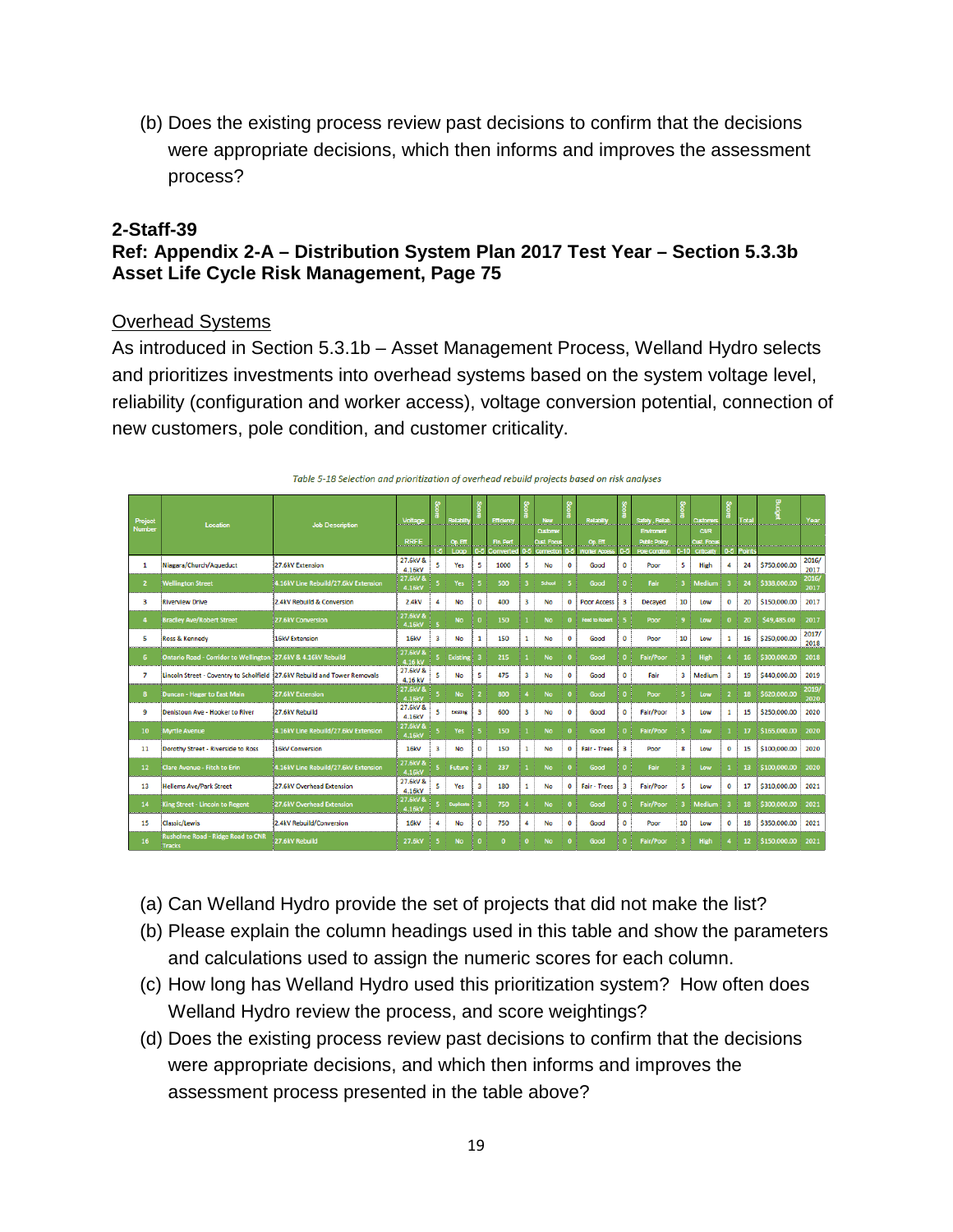# **Ref: Appendix 2-A – Distribution System Plan 2017 Test Year – Section 5.3.3b Asset Life Cycle Risk Management, Page 76**

| Project        | Subdivision                           | Street                   | Install | Cable<br>Foults | <b>Circuit</b>   | Length | <b>KVA</b> | Convert/ | Cable                | Cable<br>Faults | R-B/C  | Total<br><b>Points</b> | Budget    | Year  |
|----------------|---------------------------------------|--------------------------|---------|-----------------|------------------|--------|------------|----------|----------------------|-----------------|--------|------------------------|-----------|-------|
|                |                                       |                          | Date    |                 |                  | [m]    |            | Re-Build | Age<br><b>Points</b> | <b>Points</b>   | Points |                        |           |       |
| 1              | Seaway Park Subdivision               | Robert St                | 1975    | z.              | 8F1              | 165.67 | 150.0      | Corvert  | 1                    | 6               | 6      | 13                     |           |       |
| 1              | Seaway Park Subdivision               | Robert St                | 1975    | ō               | 8F1              | 163.12 | 150.0      | Corvert  | 1                    | o               | 6      | $\mathcal T$           |           |       |
| 1              | Seaway Park Subdivision               | Robert St                | 1975    | o               | 8F1              | 175.62 | 150.0      | Convert  | 1                    | o               | 6      | 7                      | \$150,000 | 2017  |
| 1              | Seaway Park Subdivision               | Robert St                | 1975    | 0               | <b>8F1</b>       | 186.24 | 150.0      | Convert  | 1                    | ٥               | с      | 7                      |           |       |
| $\overline{2}$ | Bridlewood Subdivision-EXT1           | Silven Dr                | 1976    | 2               | 10F3             | 65.65  | 525.0      | Convert  | 1                    | 6               | 6      | 13                     |           |       |
| o.             | Bridlewood Subdivision - EXT 1        | Silven Dr.               | 1976    | 1.              | 10F3             | 74.75  | 525.0      | Convert  | 1                    | в               | 6      | 10                     |           |       |
| 2              | Bridlewood Subdivision-EXT1           | Silven Dr.               | 1976    | o               | 10F3             | 36.19  | 525.0      | Convert  | 1                    | o               | 6      | 7                      |           |       |
| z.             | Bridlewood Subdivision - EXT 1        | Silvan Dr.               | 1976    | ٥               | 10F3             | 57.07  | 525.0      | Convert  | 1                    | o               | с      | 7                      |           |       |
| z              | <b>Bridlewood Subdivision-EXT1</b>    | Silvan Dr.               | 1976    | ٥               | 10F <sub>3</sub> | 64.47  | 525.0      | Convert  | 1                    | ٥               | с      | 7                      |           |       |
| 2              | <b>Bridlewood Subdivision - EXT 1</b> | Silvan Dr                | 1976    | o               | 10F3             | 69.05  | 525.0      | Corvert  | 1                    | $^{\circ}$      | с      | 7                      |           |       |
| 2              | Bridlewood Subdivision - EXT 1        | Silvan Dr                | 1976    | o               | 10F3             | 70.74  | 525.0      | Convert  | 1                    | o               | 6      | 7                      |           |       |
| 2              | Bridlewood Subdivision - EXT 1        | Silvan Dr                | 1976    | o               | 10F3             | 70.79  | 525.0      | Corvert  | ı                    | ۰               | е      | $\tau$                 |           |       |
| 2              | Bridlewood Subdivision - EXT 1        | Silvan Dr                | 1976    | o               | 10F3             | 70.83  | 525.0      | Corvert  | ı                    | o               | Б      | $\mathcal T$           |           |       |
| 2              | Bridlewood Subdivision - EXT 1        | Silvan Dr                | 1976    | o               | 10F3             | 71.48  | 525.0      | Convert  | ı                    | $\sigma$        | Б      | 7                      |           |       |
| 2              | Bridlewood Subdivision-EXT1           | Silvan Dr                | 1976    | 0               | 10F3             | 74.79  | 525.0      | Convert  | 1                    | o               | 6      | 7                      |           |       |
| 2              | Bridlewood Subdivision - EXT 1        | Silvan Dr                | 1976    | 0               | 10F3             | 99.05  | 525.0      | Convert  | 1                    | o               | 6      | 7                      |           |       |
| 2              | Woodfield Acres Subdivision           | Cummington PI            | 1976    | ٥               | 10F3             | 45.81  | 187.5      | Convert  | 1                    | $\alpha$        | с      | 7                      |           |       |
| 2              | Woodfield Acres Subdivision           | Cummington <sub>PI</sub> | 1976    | 1               | 10F3             | 130.2  | 187.5      | Convert  | 1                    | 3               | 6      | 10                     |           | 2016. |
| z              | <b>Woodfield Acres Subdivision</b>    | Leaside Dr/Meadowyale    | 1976    | ٥               | 10F <sub>3</sub> | 99.79  | 187.5      | Convert  | ı                    | o               | Б      | 7                      | \$490,000 | 2017  |
| z              | <b>Woodfield Acres Subdivision</b>    | Leaside                  | 1976    | ٥               | 10F <sub>3</sub> | 178.47 | 187.5      | Convert  | 1                    | ٥               | 6      | 7                      |           |       |
| z              | <b>Woodfield Acres Subdivision</b>    | Meadowyale Pl            | 1976    | o               | 10F <sub>3</sub> | 36.69  | 187.5      | Convert  | ı                    | $\sigma$        | Б      | 7                      |           |       |
| 2              | <b>Woodfield Acres Subdivision</b>    | Leaside Dr               | 1976    | Ō               | 10F <sub>3</sub> | 90.82  | 75.0       | Corwert  | 1                    | o               | 6      | 7                      |           |       |
| 2              | <b>Woodfield Acres Subdivision</b>    | Leaside Dr               | 1976    | ō               | 10F3             | 100.55 | 75.0       | Corwert  | 1                    | o               | 6      | 7                      |           |       |
| 2              | <b>Woodfield Acres Subdivision</b>    | Leaside Dr               | 1976    | o               | 10F3             | 167.53 | 75.0       | Corvert  | 1                    | $\Omega$        | 6      | $\boldsymbol{\tau}$    |           |       |
| 2              | <b>Woodfield Acres Subdivision</b>    | Leaside Dr               | 1976    | ı               | 9F1              | 148.48 | 250.0      | Corvert  | 1                    | з               | 6      | 10                     |           |       |
| 2              | <b>Woodfield Acres Subdivision</b>    | Leaside Dr/McCrae        | 1976    | 1               | 9F1              | 232.34 | 250.0      | Convert  | 1                    | з               | 6      | 10                     |           |       |
| 2              | <b>Woodfield Acres Subdivision</b>    | McCrae Dr/Newlear Cres   | 1976    | 1               | 9F1              | 169.66 | 250.0      | Convert  | 1                    | з               | с      | 10                     |           |       |
| 2              | <b>Woodfield Acres Subdivision</b>    | <b>Newlear Cres</b>      | 1976    | 1               | <b>9F1</b>       | 41.63  | 250.0      | Convert  | 1                    | з               | 6      | 10                     |           |       |
| o.             | Woodfield Acres Subdivision           | McCrae Dr                | 1976    | o               | 9F1              | 55.03  | 250.0      | Convert  | 1                    | $^{\circ}$      | б      | 7                      |           |       |
| 2              | <b>Woodfield Acres Subdivision</b>    | <b>Newleaf Cres</b>      | 1976    | ٥               | <b>9F1</b>       | 60.38  | 250.0      | Convert  | 1                    | ٥               | с      | 7                      |           |       |
| z.             | <b>Woodfield Acres Subdivision</b>    | <b>Newleaf Cres</b>      | 1976    | ٥               | 9F1              | 79.09  | 250.0      | Convert  | $\mathbf{I}$         | o               | Б      | 7                      |           |       |
| z.             | <b>Woodfield Acres Subdivision</b>    | <b>Newleaf Cres</b>      | 1976    | ٥               | 9F1              | 133.55 | 250.0      | Convert  | 1                    | o               | Б      | 7                      |           |       |
| 6              | Glen Park Estates - EXT 1             | Maureen Ave              | 1974    | ٥               | 7F1              | 101.26 | 125.0      | Re-Build | в                    | Б               | ۰      | 9                      |           |       |
| 6              | Glen Park Estates - EXT 1             | Maureen Ave              | 1974    | ٥               | 7F1              | 112.94 | 125.0      | Re-Build | 3.                   | 6               | o      | 9                      |           |       |
| 6              | Glan Park Estates - EXT 1             | Maureen Ave              | 1974    | o               | <b>7F1</b>       | 183.23 | 125.0      | Re-Build | в                    | 6               | o      | 9                      | \$125,000 | 2017  |
| 6              | Glen Park Estates - EXT 1             | Maureen Ave              | 1971    | ı               | 7F1              | 183.23 | 125.0      | Re-Build | ٩                    | Б               | ō      | 9                      |           |       |

Table 5-19: Selection and prioritization of underground rebuild projects based on risk analyses

Please explain the column headings used in this table and show the parameters and calculations used to assign the numeric scores for each column.

#### **2-Staff-41 Ref: Appendix 2-A – Distribution System Plan 2017 Test Year – Section 5.4.1c.2 System Renewal, Page 80**

"The most current cable replacement ranking is organized first by the cables in service from 1969 to 1976. Cables are organized by subdivision name and grouped with other stages of subdivisions that makes the most sense for achieving cost savings during asset replacement."

How are the described cost savings measured? Please provide examples.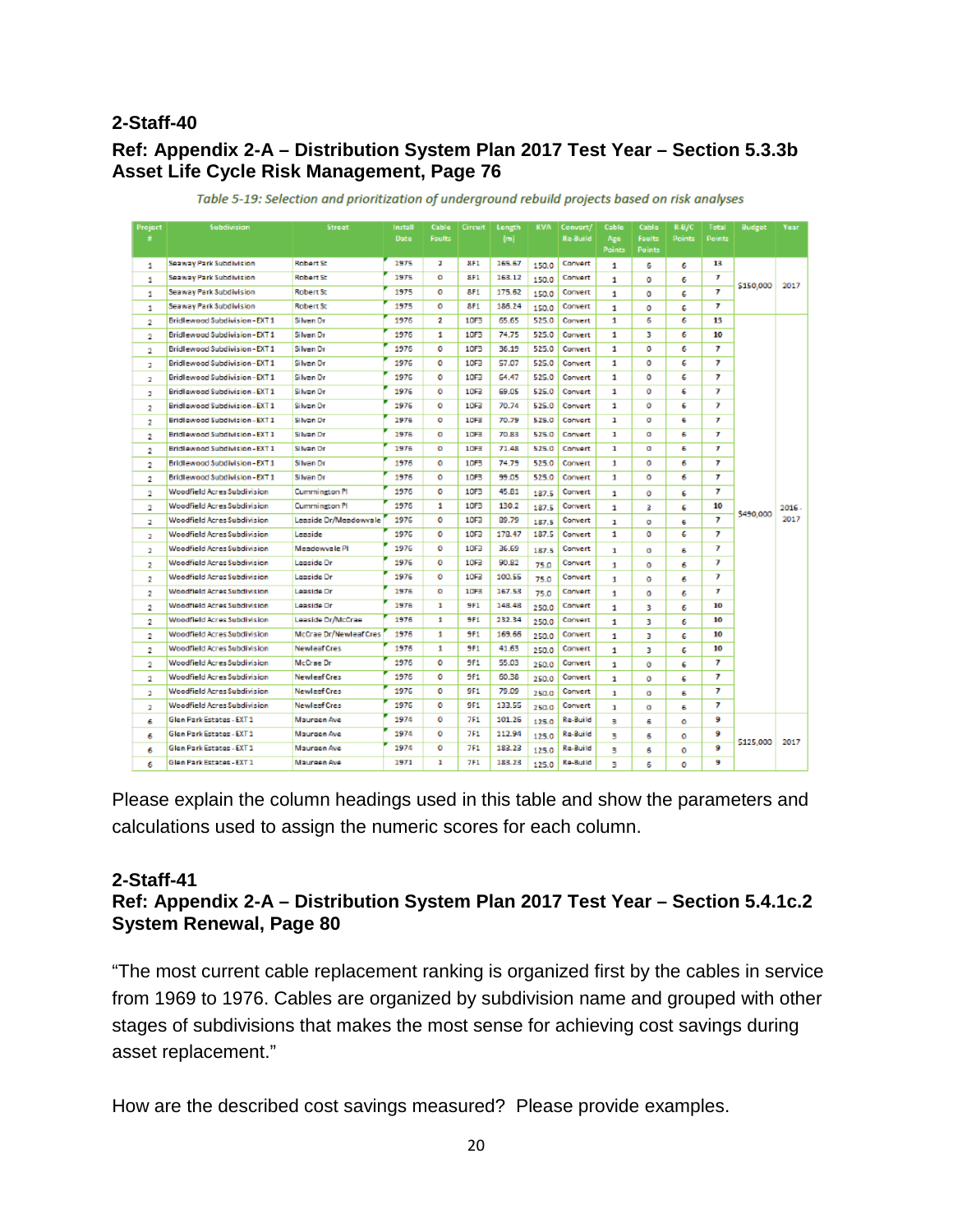#### **2-Staff-42 Ref: Appendix 2-A – Distribution System Plan 2017 Test Year – Section 5.4.1g Expected System Development over the Planning Horizon, Page 83**

# Smart Grid Development

"Welland Hydro will continue to invest in smart meters over the forecast period."

- (a) Why is Welland Hydro going to continue to invest in smart meters?
	- i. What is the ultimate goal of these investments?
- (b) Do all smart meter technologies provide identical functionality?
	- i. If not, how did Welland Hydro determine the appropriate meter functionality to implement?
	- ii. Are the smart meters that will be installed in the forecast period functionally identical to the smart meters already installed in Welland Hydro's system?

# **2-Staff-43**

# **Ref: Appendix 2-A – Distribution System Plan 2017 Test Year – Section 5.4.2b Non-Distribution System Alternatives, Page 87**

"WHESC does not have a formal process of determining the effects of CDM and REG projects on the load forecast. The IESO's current Conservation First Framework focuses on energy conservation and does not consider the particulars of peak shaving, while REG is intermittent and cannot be relied on to trim peak demand without the use of energy storage. Since system capacity and operational constraints are usually determined by peak conditions, CDM and REG in their present regulatory states would have little effect. WHESC makes assumptions, based on historical information, on the potential for these programs to mitigate future costs related to increased capacity requirements. A more formal process will be considered in the future during the next wave of Regional Planning. However, a formal process at this time is not seen as necessary, due to slow growth and available Transformer Station capacity."

Has Welland Hydro considered the potential impact of higher levels of penetration of electric vehicles on its distribution system over the forecast period?

# **2-Staff-44**

**Ref: Appendix 2-A – Distribution System Plan 2017 Test Year – Section 5.4.2d.3 Random Telephone Survey, Page 94**

"System Challenges and Priorities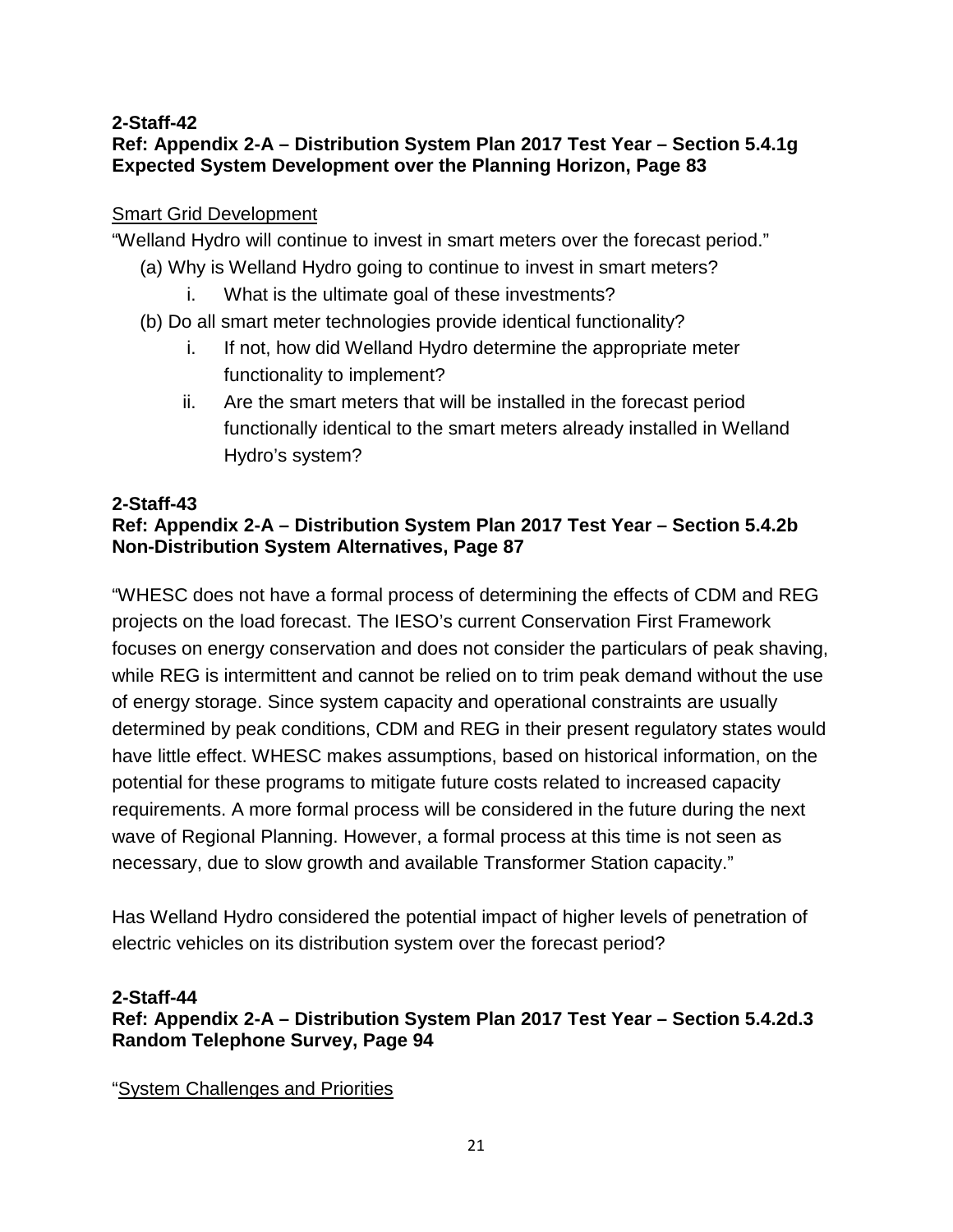- The majority (54%) of residential customers feel that Welland Hydro should invest what it takes to replace the system's aging infrastructure to maintain system reliability.
- The run-to-failure approach is not supported by residential customers. Two-thirds (65%) of residential customers would prefer to replace equipment before it breaks down vs. waiting for its full value (26%)."
- (a) Please describe the apparent misalignment in customer expectations demonstrated in the excerpted reference: 2/3 of residential customers prefer to replace equipment before it breaks down, yet only 54% feel that Welland Hydro should invest what it take to replace the system's aging infrastructure?
- (b) Did Welland Hydro discuss the apparent contradiction in these answers with customers?
- (c) Did Welland Hydro explain the incremental costs and rate impacts of preventative asset replacements?

# **2-Staff-45 Regulatory Charges Ref: Ex.2, Page 35**

At the above reference, Welland Hydro lists the 2017 regulatory charges as follows:

- Wholesale Market Service Rate (WMSR): \$0.36/kWh
- Rural Rate Protection Charge (RRRP): \$0.13/kWh
- Ontario Electricity Support Program Charge (OESP): \$0.11/kWh
- (a) Please confirm that the rates listed above are a typographical error and read: \$0.0036/kWh, \$0.0013/kWh and \$0.0011/kWh, respectively.

OEB staff notes that the OEB has determined<sup>[1](#page-22-0)</sup> that the RRRP charge for 2017 shall be \$0.0021 per kWh. The WMS rate used by rate-regulated distributors to bill their Class A customers shall continue to be \$0.0032 per kWh. For Class B customers a CBR component of \$0.0004 per kWh is added to the WMS rate for a total of \$0.0036 per kWh. The OESP on-bill rate assistance credits to low income electricity customers remain unchanged; in addition, the OESP charge will remain the same at \$0.0011 per  $kWh^2$  $kWh^2$ .

<span id="page-22-0"></span> $<sup>1</sup>$  Decision and Rate Order, EB-2016-0362, December 15, 2016</sup>

<span id="page-22-1"></span> $2$  Decision and Rate Order, EB-2016-0376, December 21, 2016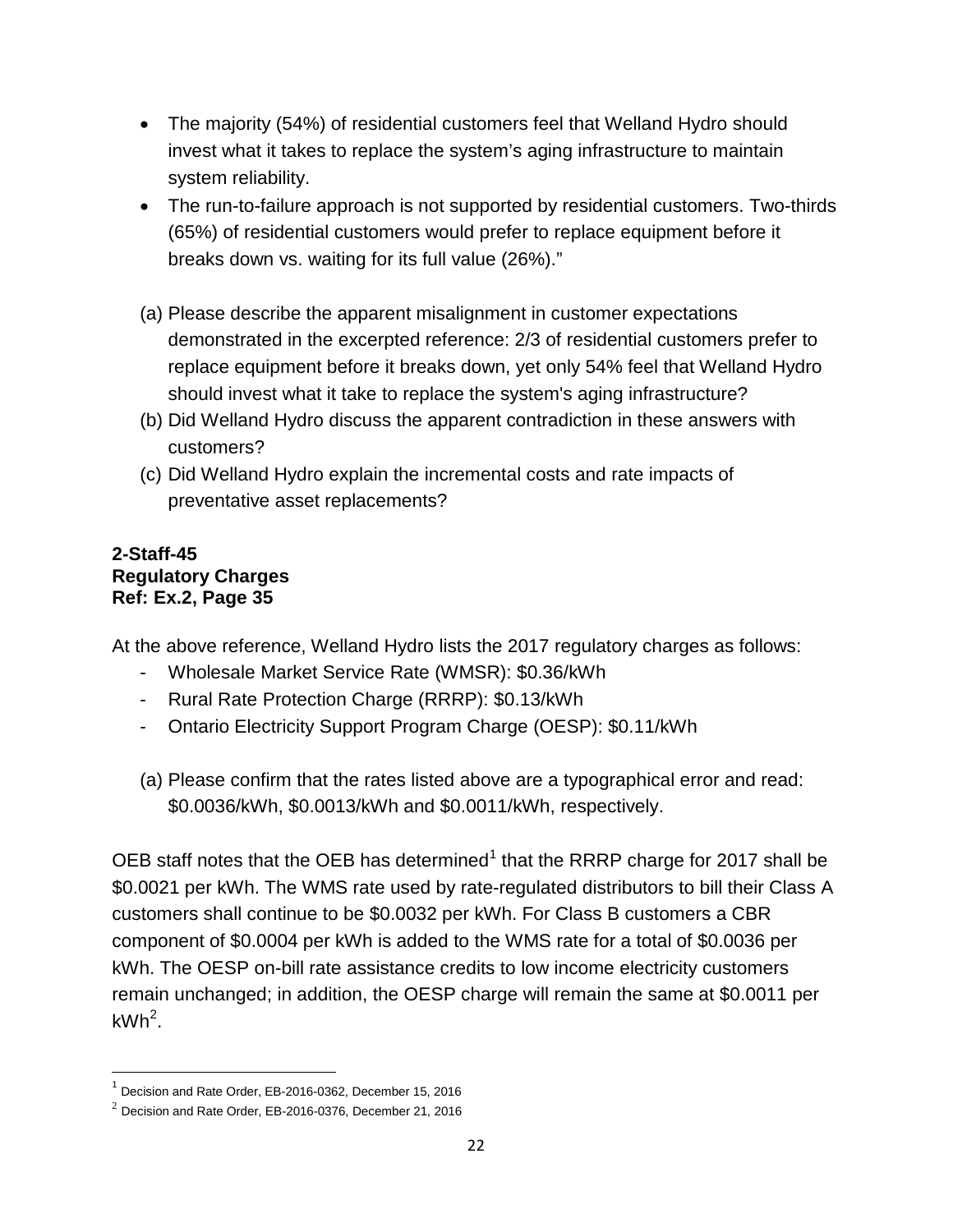(b) As part of its response to interrogatory 6-Staff-58, please update Welland Hydro's regulatory charges and proposed Tariff of Rates and Charges to include the following: Wholesale Market Service Rate - Not including CBR  $\frac{d}{dx}$ 

| <b>VINDIESALE MATKEL SEIVICE RALE - NOL INCIUDING CDR</b>        | JUKVVII | U.UUJZ |
|------------------------------------------------------------------|---------|--------|
| Capacity Based Recovery (CBR) – Applicable for Class B Customers | \$/kWh  | 0.0004 |
| Rural or Remote Electricity Rate Protection Charge (RRRP)        | \$/kWh  | 0.0021 |
| Ontario Electricity Support Program Charge (OESP)                | \$/kWh  | 0.0011 |

If unable to separate the WMSR and CBR riders due to limitations with the model, please ensure that the total of \$0.0036/kWh is entered under one heading for bill impact purposes.

#### **Exhibit 3 – Operating Revenue**

#### **3-Staff-46 Ref: Section 2.3.3 Other Revenue, Table 3-37, Page 32**

| USoA#                       | <b>USoA Description</b>                  |    | 2013 COS     |              | 2013 Actual  |              | 2014 Actual  |            | 2015 Actual <sup>2</sup> |              | Actual Year <sup>2</sup> |               | Bridge Year <sup>2</sup> |    | <b>Test Year</b> |
|-----------------------------|------------------------------------------|----|--------------|--------------|--------------|--------------|--------------|------------|--------------------------|--------------|--------------------------|---------------|--------------------------|----|------------------|
|                             |                                          |    | 2013         |              | 2013         |              | 2014         |            | 2015                     |              | 2015                     |               | 2016                     |    | 2017             |
|                             | <b>Reporting Basis</b>                   |    | <b>CGAAP</b> |              | <b>CGAAP</b> |              | <b>MIFRS</b> |            | <b>MIFRS</b>             |              | <b>MIFRS</b>             |               | <b>MIFRS</b>             |    | <b>MIFRS</b>     |
| 4235                        | <b>Account Status Fees</b>               | s  | 2.143        | s            | 976          |              | 1.113        | s          | 1.078                    |              | 1.078                    | s             | 1.096                    |    | 1.096            |
| 4235                        | <b>NSF Charges</b>                       | s  | 4.253        | $\mathbf{s}$ | 4.485        | Ιs           | 4.200        | l s        | 3.768                    | <b>Is</b>    | $3.768$ S                |               | $3.984$ S                |    | 3.984            |
| 4235                        | <b>Occupancy Related</b>                 | s  | 95.564       | $\mathbf{s}$ | 100,770      | $\mathbf{s}$ | 105,746 \$   |            | 102,780 S                |              | 102,780 S                |               | $104,263$ \$             |    | 104.263          |
| 4235                        | Disconnect/Reconnect                     | s  | 19,622       | $\mathbf{s}$ | 56.260       | l s          | 54.828       | l s        | 50.047                   | Is.          | 50.047                   | 'Is           | $52.438$ S               |    | 52,438           |
| 4235                        | Markup Work Orders                       | s  | 34.193       | $\mathbf{s}$ | 23.474       | l s          | 25,878       | s          | 30.217                   | 1s           | 30.217                   | s             | $28.048$ \ \$            |    | 28.048           |
| 4235                        | <b>Total Specific Service Charges</b> \$ |    | 155,775      | rs.          | 185,965      | r.           | 191,765      | $\sqrt{5}$ | 187,890                  | Ts.          | 187,890                  | Γ\$.          | 189,829                  | s  | 189,829          |
| 4225                        | <b>Late Payment Charges</b>              | s  | 71,971       | <b>s</b>     | 63,356       | l s          | 74,709       | s          | $72,853$ \$              |              | $72,853$ \$              |               | $73,781$ \$              |    | 73,781           |
| 4082                        | <b>Retail Services Revenues</b>          | s  | $20.515$ S   |              | 20.155       | Ιs           | 18,745       | 1s         | 17.071                   | l s          | 17.071                   | $\mathbf{s}$  | $10.339$ $\frac{1}{3}$   |    | 10,339           |
| 4084                        | <b>Service Trans Revenues</b>            | s  | 789 S        |              | 498 S        |              | 479 S        |            | 377                      | Is.          | 377                      | $\mathsf{ls}$ | 377S                     |    | 377              |
| 4086                        | <b>SSA Administration</b>                | s  | 61,575       | s            | 63,829       | $\mathbf{s}$ | 64,764       | s          | 65,515                   | Is.          | 65,515                   | s             | 66,156                   | s  | 66,774           |
| 4086                        | <b>SSA Administration-Microfits</b>      | s  | .425         | s            | 1,876        | $\mathbf{s}$ | 2.840        | s          | 3.398                    | s            | 3,398                    | s             | 4,536                    | s  | 10,800           |
| 4210                        | <b>Rent from Property-Poles</b>          | s  | 129,990      | s            | 130,448      | <b>S</b>     | 130.672      | s          | 139,958                  | s            | 139,958                  | s             | 139,958                  | s  | 139,958          |
| 4210                        | <b>Rent from Property-Buildings</b>      | s  | 22,679       | s            | 22,617       | l s          | 23,180       | s          | 23,644                   | s            | 23,644                   | s             | 24.117                   | -S | 24,599           |
|                             | <b>Other Operating Revenue</b>           | s  | 236,973      | s            | 239,423      | - \$         | 240,680      | \$         | 249,963                  | s            | 249,963                  | \$            | 245,483                  | s  | 252,847          |
| 4305                        | <b>Regulatory Credits</b>                | s  |              | s            | 95,589       | $\mathbf{s}$ | 143,387      | s          | 143,382                  | $\mathbf{s}$ | 143,382                  | s             | 143,382 \$               |    |                  |
| 4355                        | Gain/(Loss) Sale of Assets               | s  | 7,911        | s            | 10,119       | - 5          | 16,672       | s          | 184                      |              | 184                      | s             | 8,428                    | s  | 8,428            |
| 4355                        | Gain/(Loss) Early Retired Assets         | s  |              | s            |              | s            |              | s          |                          |              |                          | s             |                          | -S | 29,320           |
| 4390                        | <b>Scrap Metal Sales</b>                 | s  | 16,570       | s            | 33,853       |              | 26,543       | s          | 23,992                   |              | 23,992                   | s             | 25,268                   |    | 25,268           |
| 4390                        | Miscellaneous                            | s  | 9.657        | s            | 4.277        | s            | 4.713        | s          | 3,909                    | s            | 3,909                    | s             | 4,311                    | s  | 4,311            |
| 4405                        | Interest Income                          | s  | 76,143       | s            | 102,840      |              | 48.265       | s          | 38,381                   | s            | 38.381                   | s             | 9,811                    | s  | 4.906            |
|                             | <b>Other Income or Deductions</b>        | s  | $110,281$ \$ |              | 246,678 \$   |              | 239,580 \$   |            | 209,848 \$               |              | $209,848$ \$             |               | $191,200$ \$             |    | 13,593           |
|                             | <b>Specific Service Charges</b>          | \$ | 155,775      | <b>S</b>     | 185,965      | l s          | $191,765$ \$ |            | 187,890 \$               |              | 187,890 \$               |               | $189,829$ \$             |    | 189,829          |
| <b>Late Payment Charges</b> |                                          | s  | 71,971       | s            | 63,356       | Is.          | 74,709       | s          | $72,853$ \$              |              | 72,853                   | s             | $73,781$ \$              |    | 73,781           |
|                             | <b>Other Operating Revenues</b>          | \$ | 236,973      | s            | 239,423      | $\cdot$      | 240,680      | s          | 249,963 \$               |              | 249,963                  | s             | 245,483                  | s  | 252,847          |
|                             | <b>Other Income or Deductions</b>        | \$ | 110,281      | s            | 246,678      | Is.          | 239,580      | s          | 209,848 \$               |              | 209,848                  | s             | $191,200$ \$             |    | 13,593           |
| <b>Total</b>                |                                          | \$ | 575,000      | s            | 735,422      | l s          | 746,734      | s          | 720,554 \$               |              | 720,554                  | s             | 700,293                  |    | 530,050          |

- (a) Please explain why interest forecast for 2016 and 2017 is significantly lower than in prior years.
- (b) What was the 2016 actual interest amount?

### **3-Staff-47 Ref 1: Ex. 7, Page 8 Ref 2: Ex. 3, Page 14, Table 3-10 – Historical Annual Usage per Customer**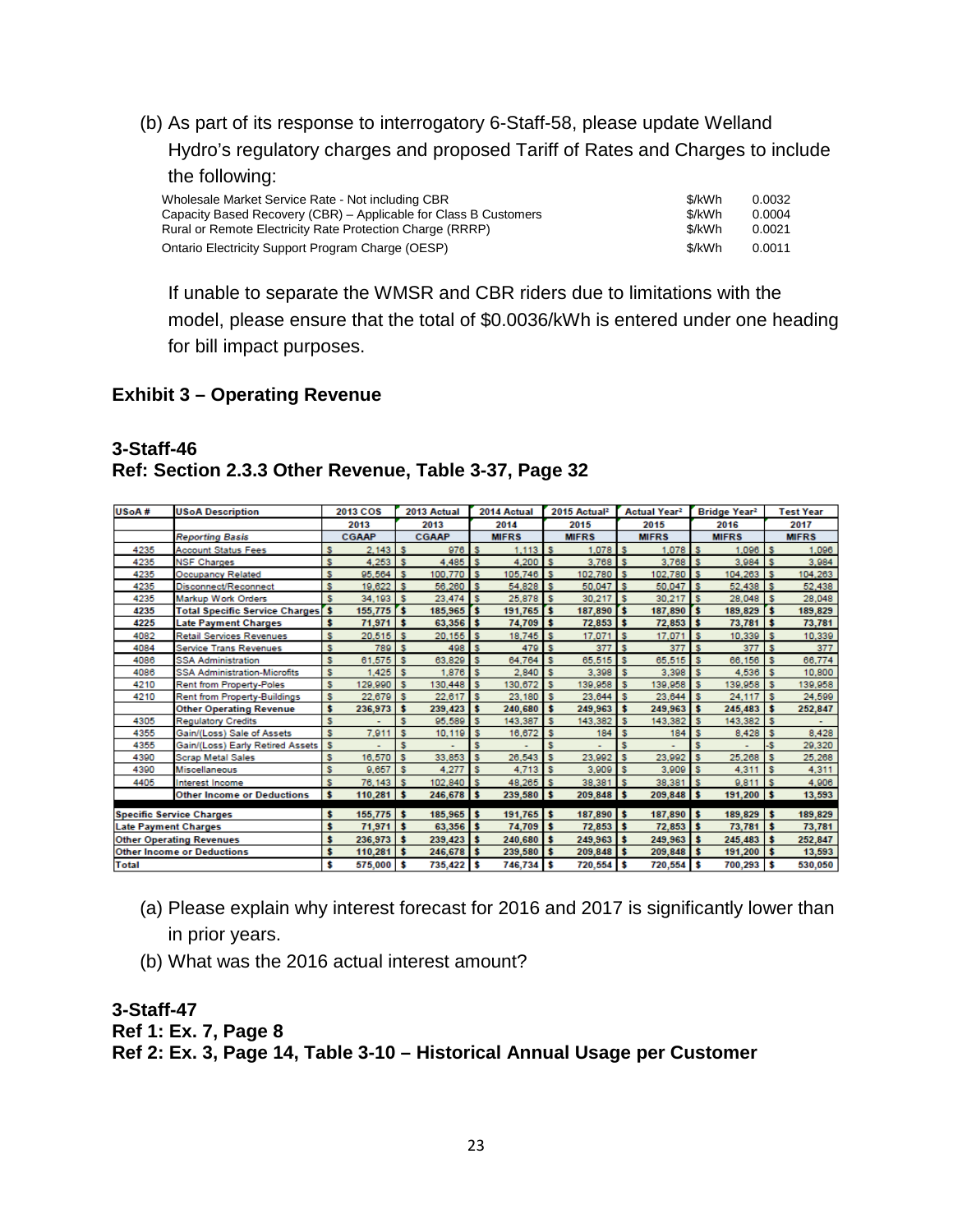At reference 1, Welland Hydro notes that it is proposing to eliminate its Large Use rate class since there are no longer any customers in that class since 2014. At reference 2, Welland Hydro shows historical annual usage for its Large User rate class for 2015 of 277,079 kWh.

Please explain this usage given Welland Hydro's statement that the Large User rate class had zero customers as of January 1, 2015.

# **Exhibit 4 – Operating Expenses**

# **4-Staff-48 Ref: Chapter 2 Appendices, Tab 2-JA**

The proposed OM&A costs in 2017 of \$6,999,907 represent an increase of \$806,447 or 13% over the 2013 actual OM&A.

- (a) Please identify any customer engagement relating specifically to the increase in OM&A that supports the increases proposed in this application.
- (b) Further, how has the Applicant communicated these benefits to its customers, and how did customers respond? Please provide some examples, including any customer feedback. If no communications took place, please explain why not.
- (c) Please identify what, if any, improvements in services and outcomes the applicant's customers will experience in 2017 and during the subsequent IRM term as a result of increasing the provision for OM&A at the rate indicated.
- (d) Please identify any initiatives considered and/or undertaken by Welland Hydro, including any analysis conducted, to optimize plans and activities from a cost perspective.
- (e) What improvements did Welland Hydro experience with specific programs up to 2016, and what new productivity and/or efficiency improvement programs are planned? What are the planned savings?

# **4-Staff-49 Ref: Ex.4, Page 11, Table 4-4 – Cost Drivers Table**

Welland Hydro's bad debt expense shows a jump of \$53k in the 2016 column of Welland Hydro's OM&A drivers cost table. The 2017 test year shows a slight increase of \$2,300.

Please explain the cause of the large increase in Bad Debt Expense in 2016, and why it is anticipated to decrease in 2017.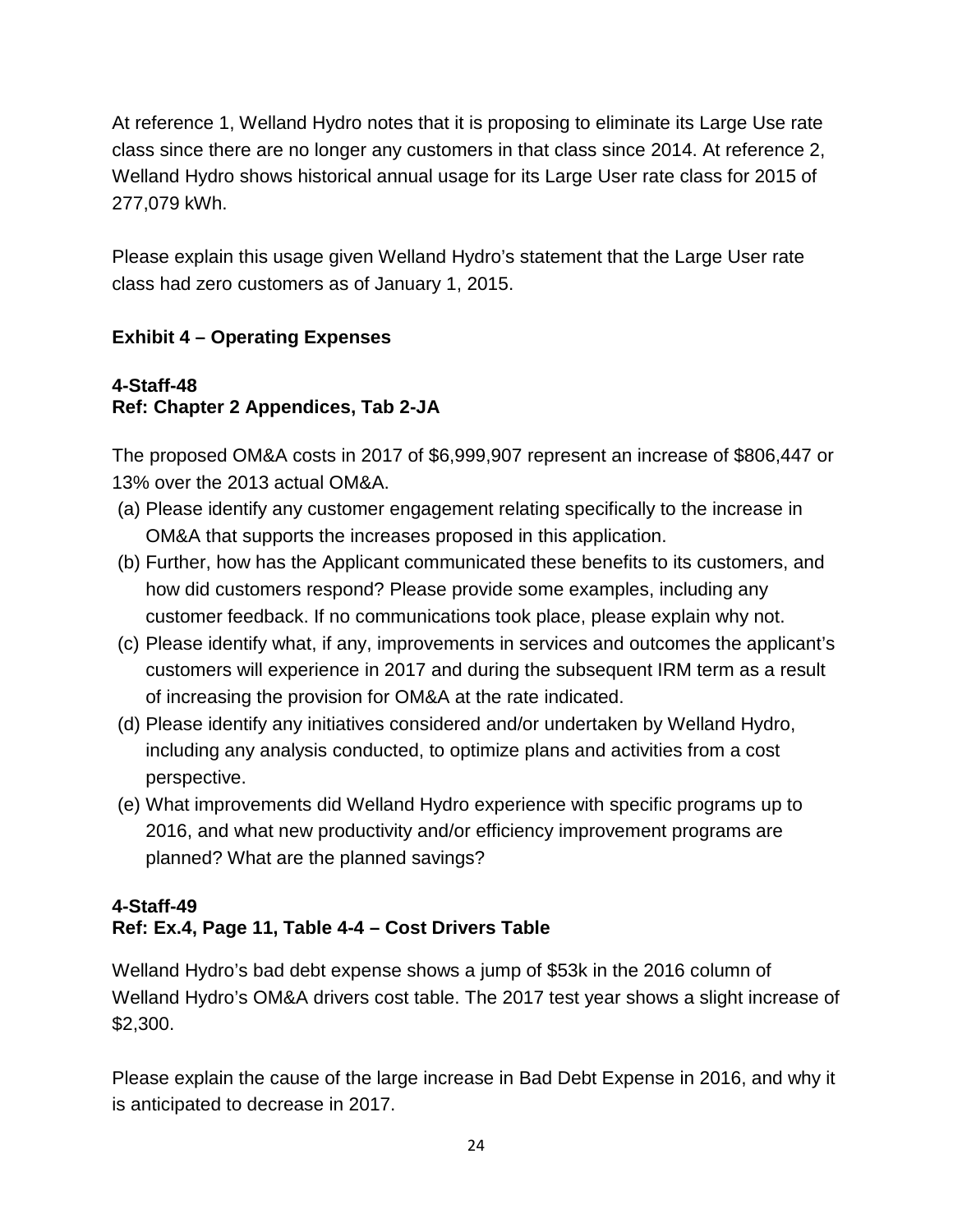#### **4-Staff-50 Compensation Benchmarking – Unionized Positions Ref 1: Ex.4, Page 27 Ref 2: Ex.4, Page 28**

At reference 1, Welland Hydro discusses its compensation system for unionized positions. Welland Hydro discusses the objectives and outcomes when the 2015 contract negotiations took place.

At reference 2, Welland Hydro discusses its compensation system for management positions. Welland Hydro notes that it benchmarks the salaried compensation outcomes with LDCs of a similar size in Ontario. Welland Hydro also participates in the annual compensation survey performed by MEARIE.

- (a) Please state whether or not Welland Hydro has ever had any formal studies of its compensation system conducted for unionized positions, either by or for the applicant. If yes, please provide such studies. If no, please explain why not.
- (b) Please explain the nature of the questions in the MEARIE survey and how compensation is benchmarked based on the results.
- (c) Did Welland Hydro conduct any benchmarking other than the above to support the current cost of service application?

### **4-Staff-51 Ref: Ex.4, Page 26 Ref: Chapter 2 Appendices, Tab 2-K**

At the above references, FTE and Employee Costs are provided for the period from 2013 to 2017. In the two-year period 2015 to 2017 (forecasted), Total Management Compensation is shown as increasing from \$1,566,055 to \$1,888,792 (before OPEBs and unusual items), an increase of 21%, while Total Non-Management Compensation in the same period increased from \$2,672,111 to \$2,854,237, an increase of 7%.

Please explain this differential.

#### **4-Staff-52 Ref: Exhibit 4, Pages 35-37 and Appendix 4-B Actuarial Valuations Ref: Exhibit 2, Appendix 1-I, Annual Financial Statements**

With regards to post-retirement benefits: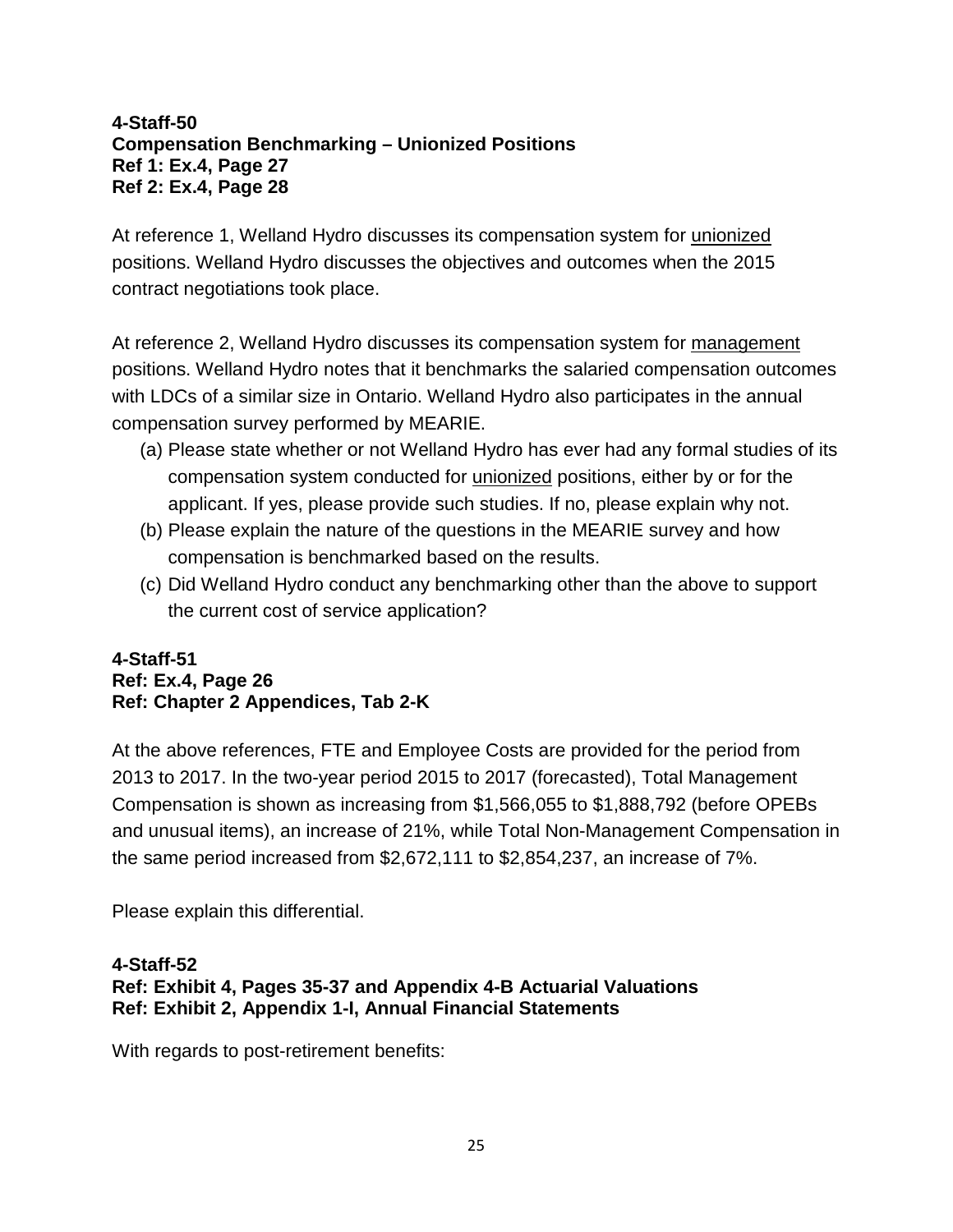- (a) Welland Hydro has used the cash basis for post-retirement benefits expense in the application. It will adopt the methodology that the OEB determines to be appropriate at the conclusion of the OPEBs consultation (EB-2015-0040).
	- i. If the OEB determines OPEBs are to be accounted for on a forecasted accrual basis during Welland Hydro's IR term, is Welland Hydro proposing to adopt the change during the IR term?
	- ii. If yes, how will Welland Hydro adopt the change?
	- iii. Why is Welland Hydro proposing to use the cash basis and not consistently use the accrual basis when the difference between the forecasted 2017 cash and accrual is not material?
- (b) In the 2015 financial statements, Note 25 shows an IFRS transition adjustment to reduce the post-employment benefit obligation by \$104k. In Appendix 4-B, the chart in the cover letter shows a reduction in the obligation by \$157k.
	- i. Please reconcile the post-employment benefit reduction of \$104k in the 2015 financial statements and the \$157k in the actuarial valuation.
	- ii. The \$157k reduction in the actuarial valuation is composed of a reduction to the Accrued Benefit Obligation of \$51k, a recognition of unrecognized past service costs of \$18k and a recognition of actuarial loss of \$88k. However, on page 7 of the actuarial report, the \$88k is shown as an actuarial gain of \$88k. Please clarify whether the amount is a gain or loss and if it increases or decreases the post-retirement obligation as at January 1, 2014.
	- iii. Please also explain how the recognition of the unrecognized past service costs of \$18k reduces the post-retirement obligation, instead of increasing the obligation.

# **4-Staff-53 Ref: Tab "4. 2011-14 LRAM" of LRAMVA Work Form, Tables 7 to 10**

As noted in the LRAMVA workform, adjustments should be applied to the same program year it relates to. For example, adjustments to 2011 results should be shown as part of the calculation of 2011 lost revenues.

Please confirm how the savings adjustments were applied to the verified results

**4-Staff-54 LRAMVA**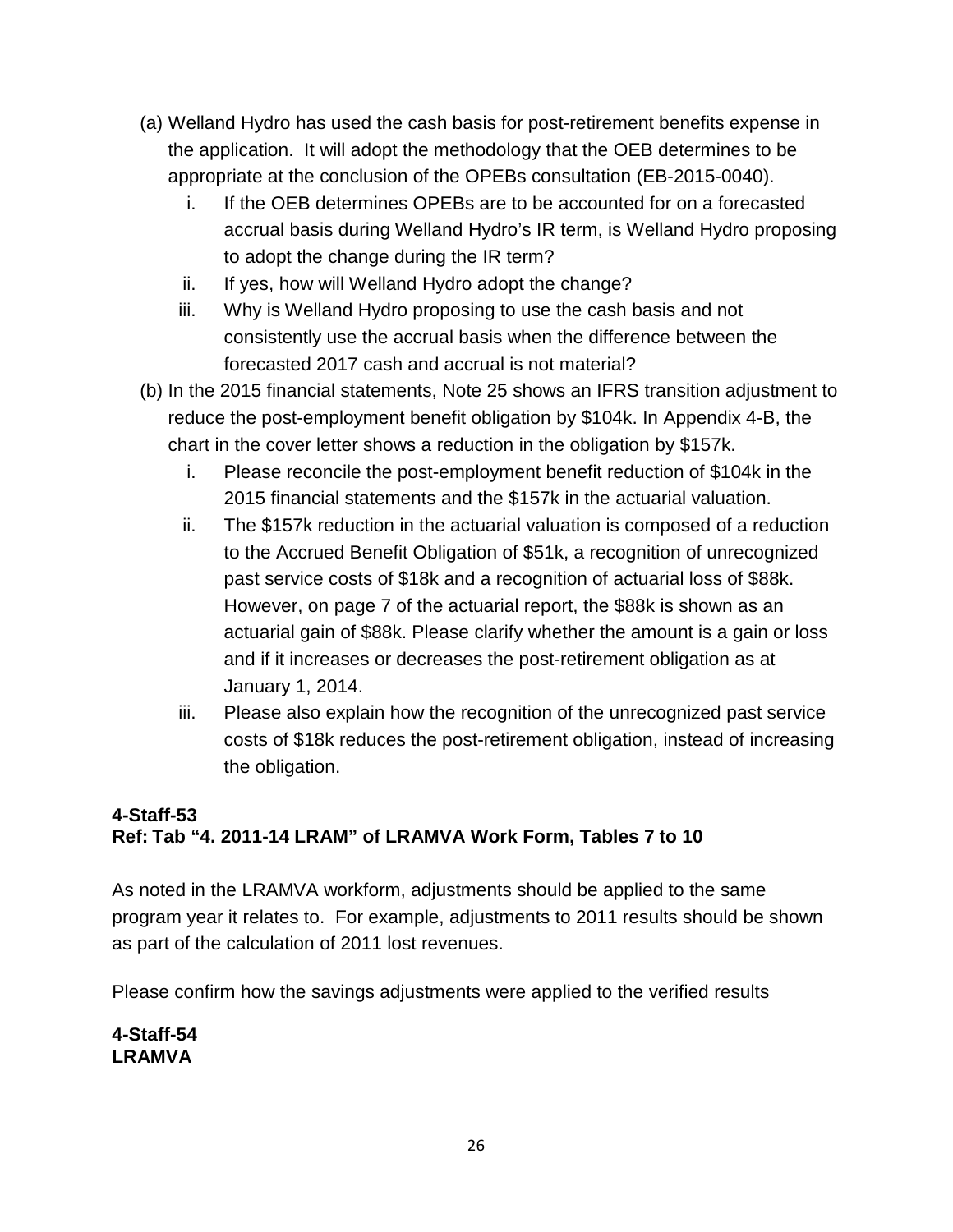OEB staff notes that if the OEB approves a distributor's account balances on a final basis, any adjustments made to prior years by the IESO are not recoverable.

Is Welland Hydro expecting any retroactive adjustments from the IESO to its savings?

#### **4-Staff-55 Ref: Tab "6. Persistence Rates" in Welland's LRAMVA Work Form Tabs 1-4 of "Welland\_2017\_2011-2014 CDM Results with Persistence No DR\_20161028"**

(a) Please discuss how the persistence values in Table 12 of the LRAMVA Work Form were derived from the initiative persistence savings in file, "Welland\_2017\_2011-2014 CDM Results with Persistence No DR\_20161028." Please provide any supporting evidence provided to Welland Hydro from the IESO (preferably in excel format). An excerpt of Table 12 is provided for reference below.

# **Table 12 of LRAMVA Workform:**

| Table 12. Determination of 2011-2014 Persistence Rates |                                        |      |        |        |      |                                 |      |      |      |      | years.                                                         | carse year gratt will carry forward.<br>(or persist) into subsequent |                                                                     |      |        |        |      |      |      |      |      |      |
|--------------------------------------------------------|----------------------------------------|------|--------|--------|------|---------------------------------|------|------|------|------|----------------------------------------------------------------|----------------------------------------------------------------------|---------------------------------------------------------------------|------|--------|--------|------|------|------|------|------|------|
| <b>Implementation Period</b>                           | <b>Annual Net Energy Savings (GWh)</b> |      |        |        |      |                                 |      |      |      |      |                                                                |                                                                      | <b>Implementation Period</b><br><b>Annual Net Peak Savings (MW)</b> |      |        |        |      |      |      |      |      |      |
|                                                        | 2011                                   | 2012 | 2013   | 2014   | 2015 | 2016                            | 2017 | 2018 | 2019 | 2020 |                                                                |                                                                      | 2011                                                                | 2012 | 2013   | 2014   | 2015 | 2016 | 2017 | 2018 | 2019 | 2020 |
| 2011 - Verified                                        |                                        |      |        |        |      |                                 |      |      |      |      |                                                                | 2011 Verified                                                        |                                                                     |      |        |        |      |      |      |      |      |      |
| 2012 - Verned                                          |                                        |      |        |        |      |                                 |      |      |      |      |                                                                | 2012 - Verified                                                      |                                                                     |      |        |        |      |      |      |      |      |      |
| 2013 - Verified                                        |                                        |      |        |        |      |                                 |      |      |      |      |                                                                | 2013 - Verified                                                      |                                                                     |      |        |        |      |      |      |      |      |      |
| 2014 - Verned                                          |                                        |      |        |        |      |                                 |      |      |      |      |                                                                | 2014 - Verified                                                      |                                                                     |      |        |        |      |      |      |      |      |      |
|                                                        |                                        |      |        |        |      |                                 |      |      |      |      |                                                                |                                                                      |                                                                     |      |        |        |      |      |      |      |      |      |
| <b>Implementation Period</b>                           |                                        |      |        |        |      | <b>Persistence Factor (GWh)</b> |      |      |      |      | <b>Implementation Period</b><br><b>Persistence Factor (MW)</b> |                                                                      |                                                                     |      |        |        |      |      |      |      |      |      |
|                                                        | 2011                                   | 2012 | 2013   | 2014   | 2015 | 2016                            | 2017 | 2018 | 2019 | 2020 |                                                                |                                                                      | 2011                                                                | 2012 | 2013   | 2014   | 2015 | 2016 | 2017 | 2018 | 2019 | 2020 |
| 2011                                                   |                                        | 0.00 | 1,0000 | 0.9974 | 0.00 | 0.00                            | 0.00 | 0.00 | 0.00 | 0.00 |                                                                | 2011                                                                 |                                                                     | 0.00 | 1.0000 | 1.0000 | 0.00 | 0.00 | 0.00 | 0.00 | 0.00 | 0.00 |
| 2012                                                   |                                        |      | 1,0000 | 1,0000 | 0.00 | 0.00                            | 0.00 | 0.00 | 0.00 | 0.00 |                                                                | 2012                                                                 |                                                                     |      | 1,0000 | 1,0000 | 0.00 | 0.00 | 0.00 | 0.00 | 0.00 | 0.00 |
| 2013                                                   |                                        |      |        | 1,9993 | 0.00 | 0.00                            | 0.00 | 0.00 | 0.00 | 0.00 |                                                                | 2013                                                                 |                                                                     |      |        | 0.9611 | 0.00 | 0.00 | 0.00 | 0.00 | 0.00 | 0.00 |
| 2014                                                   |                                        |      |        |        | 0.00 | 0.00                            | 0.00 | 0.00 | 0.00 | 0.00 |                                                                | 2014                                                                 |                                                                     |      |        |        | 0.00 | 0.00 | 0.00 | 0.00 | 0.00 | 0.00 |

(b) In the 2011, 2012 and 2013 LRAM Work Forms (Tab 4. 2011-14 LRAM), OEB staff notes that a "persistence adjustment" was made to savings (i.e., cells I 76, I 155, and I 235 of Tab 4). Please show and explain how this adjustment was calculated and why it is applied to the persistence results. Please indicate if the IESO supported this adjustment and provide any supporting documentation if available.

# **4-Staff-56**

# **Ref: Tab "4. 2011-14 LRAM" in Welland's LRAMVA Work Form Welland 2014 CDM Annual Report, Table 5a (Verified Results)**

(a) Please confirm whether or not the initiative level savings input into the 2011, 2012, 2013 and 2014 LRAMVA Work Forms take into account any initiative level adjustments that were verified by the IESO/OPA. If they do, please confirm that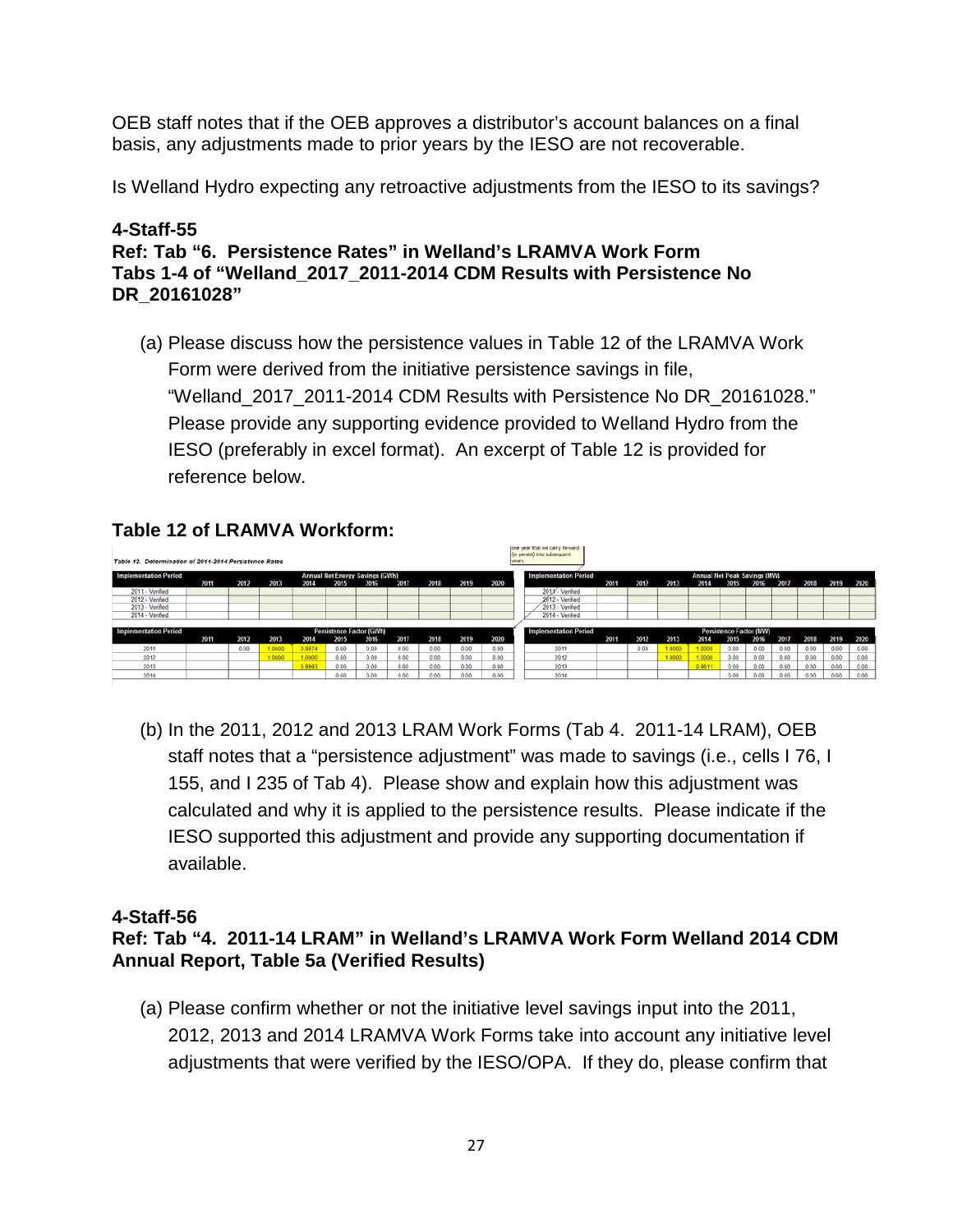the initiative level adjustments were provided to Welland Hydro by the IESO and submit the initiative level adjustments in excel format with this response.

- (b) Please reconcile the business retrofit savings included in the LRAMVA Work Form in 2011, 2012, 2013 and 2014, as the savings amounts submitted by Welland Hydro vary with the IESO verified amounts significantly.
- (c) Please update the allocation of business retrofit savings to both the GS<50 kW and GS>50 kW classes for the 2011, 2012, 2013 and 2014 years, as currently, each rate class has an allocation of 100%. In doing so, please ensure that the business retrofit savings are entered in accordance with the IESO verified results.
- (d) OEB staff has identified additional savings from other business and industrial programs that are not captured in the 2011, 2012, 2013 and 2014 LRAMVA Work Forms. Please discuss why all savings provided by the IESO have not been included in the LRAMVA Work Form. In the event that Welland Hydro did not input the final CDM results from the IESO correctly, please update the LRAMVA work form.
- (e) Please file a copy of the revised LRAMVA work form with the changes noted above.

# **Exhibit 5 – Cost of Capital and Capital Structure**

# **5-Staff-57**

# **Ref: OEB Letter - Cost of Capital Parameter Updates for 2017 Cost of Service and Custom Incentive Rate-setting Applications, October 27, 2016**

On October 27, 2016, the OEB issued its updated cost of capital parameters for 2017 rate applications. The updated parameters are as follows:

|                     | $\mid$ Cost of Capital Parameter $\mid$ Value for Applications for rate changes in 2017 |
|---------------------|-----------------------------------------------------------------------------------------|
| <b>ROE</b>          | 8.78%                                                                                   |
| Deemed LT Debt Rate | $3.72\%$                                                                                |
| Deemed ST Debt Rate | 1.76%                                                                                   |

Please update all applicable models for the updated cost of capital parameters in accordance with IR 6-Staff-58.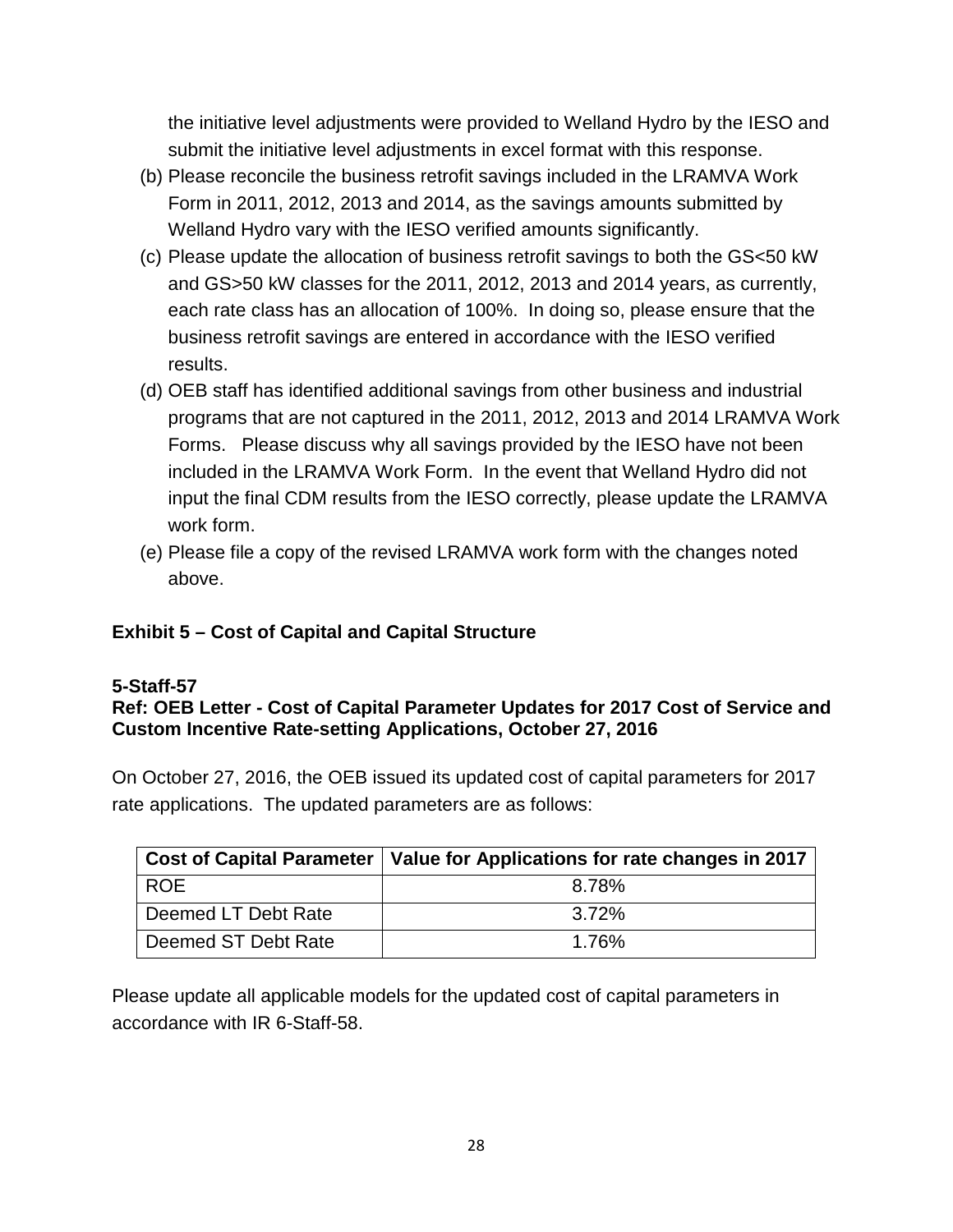# **Exhibit 6 – Calculation of Revenue Deficiency**

# **6-Staff-58**

Upon completing all interrogatories from OEB staff and intervenors, please provide an updated RRWF in working Microsoft Excel format with any corrections or adjustments that the Applicant wishes to make to the amounts in the populated version of the RRWF filed in the initial applications. Entries for changes and adjustments should be included in the middle column on sheet 3 Data\_Input\_Sheet. Please include documentation of the corrections and adjustments, such as a reference to an interrogatory response or an explanatory note. Such notes should be documented on Sheet 10 Tracking Sheet, and may also be included on other sheets in the RRWF to assist understanding of changes.

Also upon completing all interrogatories from OEB staff and intervenors please provide any updates to the following Microsoft Excel documents in working format:

- PILS spreadsheet
- any Appendix 2 changes (e.g. cost allocation, rate design, and bill impacts, and so on as required)
- EDDVAR spreadsheet, and the updated cost allocation model (as per the interrogatory below) reflecting the revised revenue requirement in the updated RRWF
- LRAM Workform

# **Exhibit 7 – Cost Allocation**

#### **7-Staff-59 Weighting Factors Ref: Ex.7, Pages 3-4**

As instructed by the OEB, Welland Hydro has used LDC specific weighting factors.

- (a) Was a cost study conducted to determine the weighting factors for services and billing and collecting? Please describe how the weighting factors determined.
- (b) With respect to the General Service>50kW rate classes, what was the methodology used to determine the weighting factors?
- (c) With respect to the Street Lighting and Sentinel Load classes, Welland Hydro notes that, for the most part, its subsidiary (Welland Hydro Electric Holding Corp. which is 100% owned by the City of Welland) performs streetlight and sentinel light maintenance on behalf of Welland Hydro. Please explain why a weighting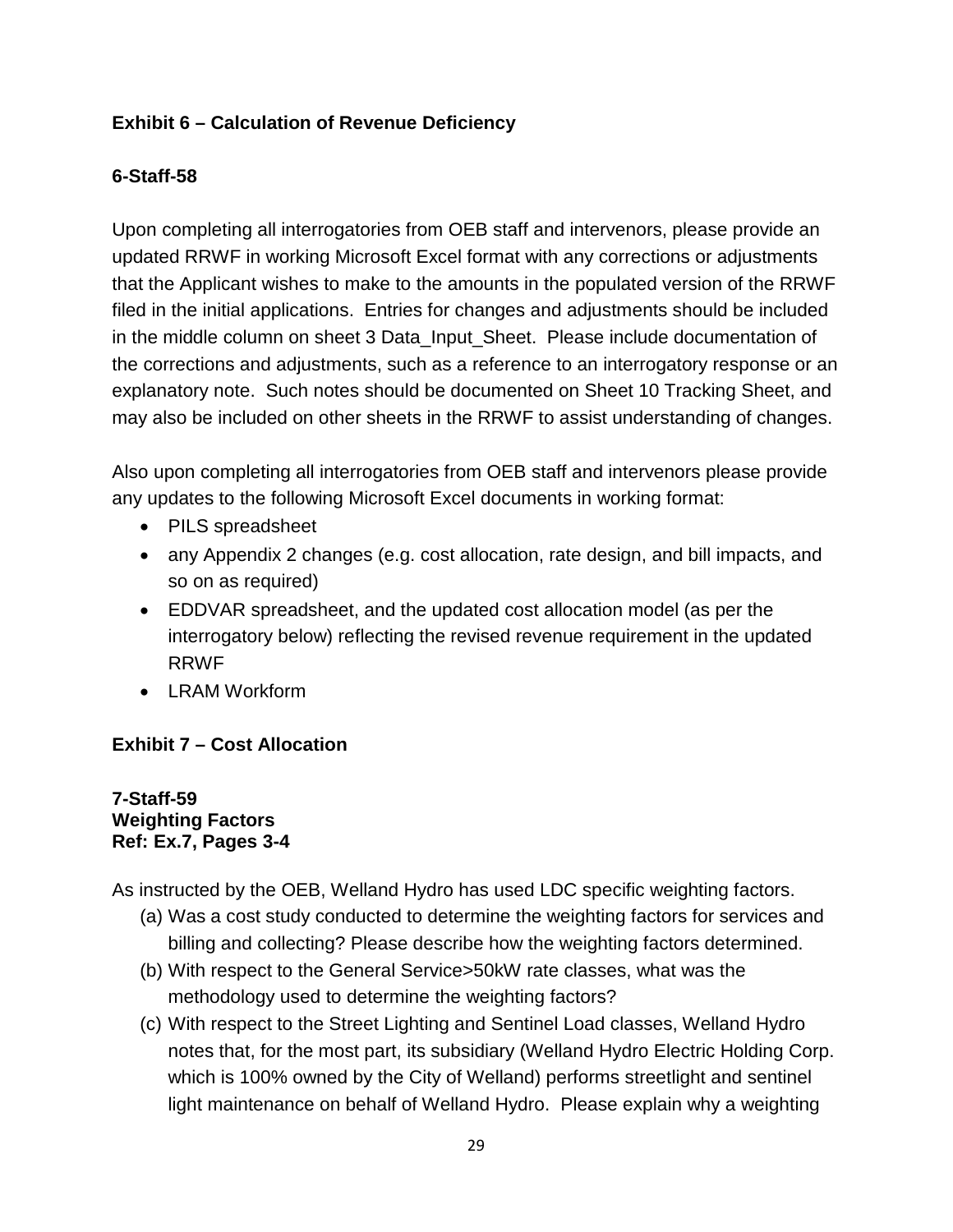factor of zero was not used. If any changes are necessary, please make the necessary corrections.

|                                    | 2013<br>Board | 2017 Updated<br>Cost<br>Allocation | 2017<br>Proposed | 2018 &<br>2019<br>Proposed |       | Board<br>Targets |
|------------------------------------|---------------|------------------------------------|------------------|----------------------------|-------|------------------|
| <b>Rate Class</b>                  | Approved      | Study                              | Ratios           | Ratios                     |       | Min to Max       |
| Residential                        | 106.5%        | 104.8%                             | 104.8%           | 104.8%                     | 85.0% | 115.0%           |
| General Service < 50 kW            | 96.1%         | 95.8%                              | 95.8%            | 95.8%                      | 80.0% | 120.0%           |
| General Service > 50 kW            | 80.0%         | 76.8%                              | 84.7%            | 84.7%                      | 80.0% | 120.0%           |
| <b>Street Lights</b>               | 89.3%         | 367.7%                             | 120.0%           | 120.0%                     | 80.0% | 120.0%           |
| <b>Sentinel Lights</b>             | 106.5%        | 67.7%                              | 84.7%            | 84.7%                      | 80.0% | 120.0%           |
| <b>Unmetered Scattered</b><br>Load | 106.5%        | 146.7%                             | 120.0%           | 120.0%                     | 80.0% | 120.0%           |

### **7-Staff-60 Ref: Ex. 7, Table 7-7 Revenue to Cost Ratios, Page 7**

Please explain why the revenue-to-cost ratio for the street lighting rate class has increased significantly as indicated by the 2017 cost allocation study.

# **7-Staff-61 Proposed microFIT Rate Ref: Ex. 7, Page 8**

Welland Hydro notes that the monthly charge from Welland Hydro's service provider to supply hourly generation data for the IESO monthly invoice is \$10.00 per month. Welland Hydro is proposing to increase the microFIT charge from \$5.40 to \$11.25. The calculation is shown below:

| <b>Monthly Service Provider Costs</b>           | \$10.00 |
|-------------------------------------------------|---------|
| Standard Supply Service - Administration Charge | \$0.25  |
| Postage/Cheque and Banking                      | \$1.00  |
| Total                                           | \$11.25 |

- (a) Please confirm if Welland Hydro has provided for this increase in revenue in its 2017 revenue offsets. If not, please make the applicable corrections.
- (b) How many customers would be impacted by this change?
- (c) How much revenue would the change in the microFIT rate equate to on an annual basis?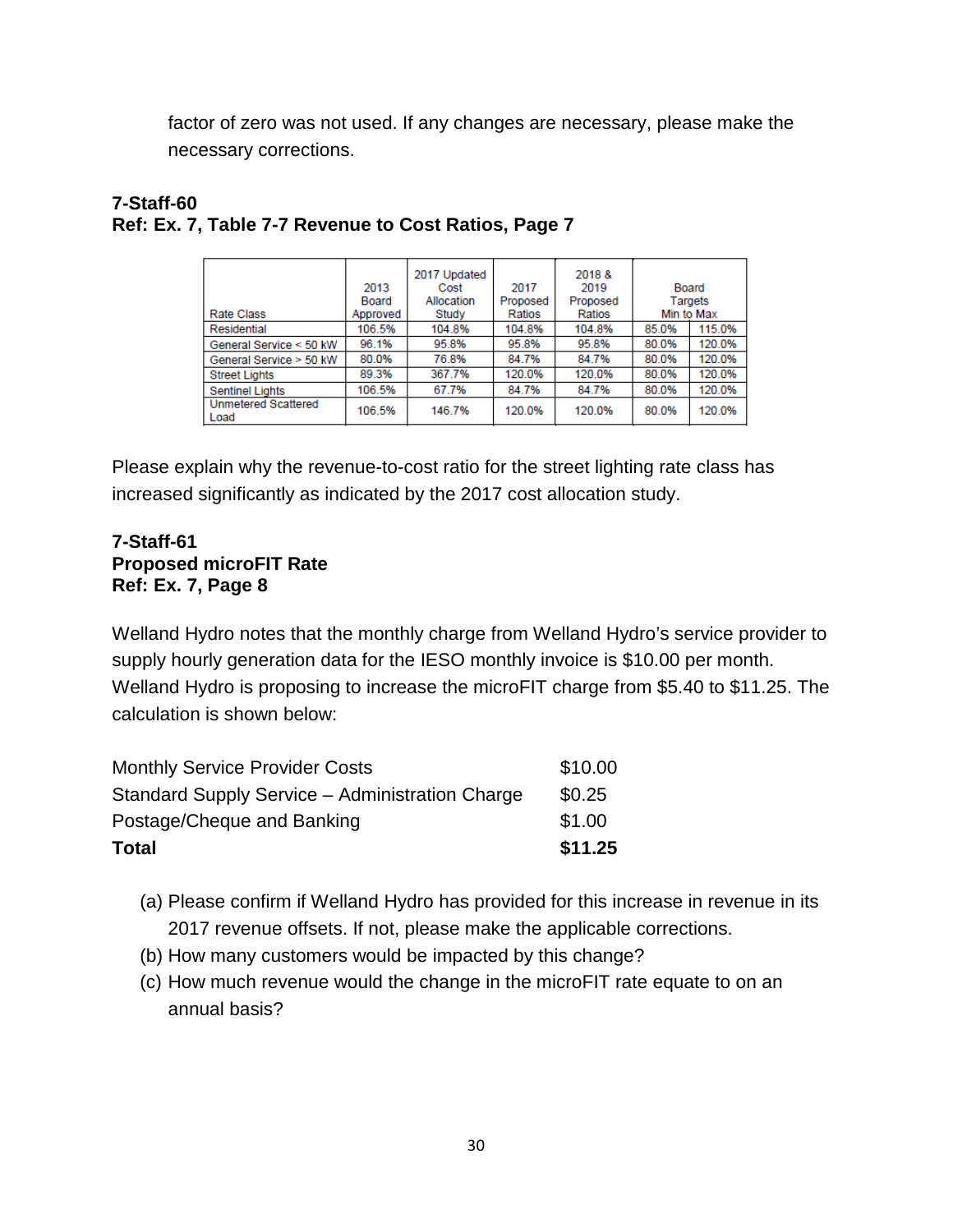OEB staff notes that an increase in the microFIT rate to \$10.00 has been approved by the OEB in some recent cost of service proceedings, however other applicants have not included the additional \$1.25 for Standard Supply Service and Postage.

(d) Please provide supporting rationale for including this additional charge.

#### **7-Staff-62 Elimination of Large Use Rate Class Ref 1: Ex. 7, Page 8 Ref 2: Ex. 2. Distribution System Plan, Page 5**

At reference 1, Welland Hydro notes that it is proposing to eliminate its Large Use rate class since there are no longer any customers in that class since 2014. At reference 2, Welland Hydro notes that recently, General Electric announced a major investment of \$165 million U.S. in a state of the art "brilliant" manufacturing facility in the City of Welland which is scheduled for completion in 2018.

- (a) Please confirm that the new General Electric facility will not be a Large Use customer.
- (b) If the answer to (a) is no, please explain Welland Hydro's proposal to eliminate its Large Use rate class.
- (c) Please provide the dollar impact of the loss of Welland Hydro's Large Use customer.
- (d) Please confirm that Welland Hydro does not anticipate any Large Use customers to enter in its service territory for the forecast period.

# **Exhibit 8 – Rate Design**

#### **8-Staff-63 Interval v. Non-Interval RTSR Ref: Ex.8, Section 2.8.3, Page 8**

Welland Hydro has completed the RTSR Workform with the view of eliminating the interval versus non-interval classifications in the GS>50kW rate class in preparation with the OEB directive to eliminate all non-interval meters before 2019.

- (a) Please confirm that Welland Hydro is referring to the May 21, 2014 Notice of Amendment to a Code regarding revisions to the Distribution System Code to require a distributor to install an interval meter (i.e., a "MIST meter") on any installation that is forecast by the distributor to have a monthly average peak demand during a calendar year of over 50 kW.
- (b) What is the status of Welland Hydro's installation of MIST meters?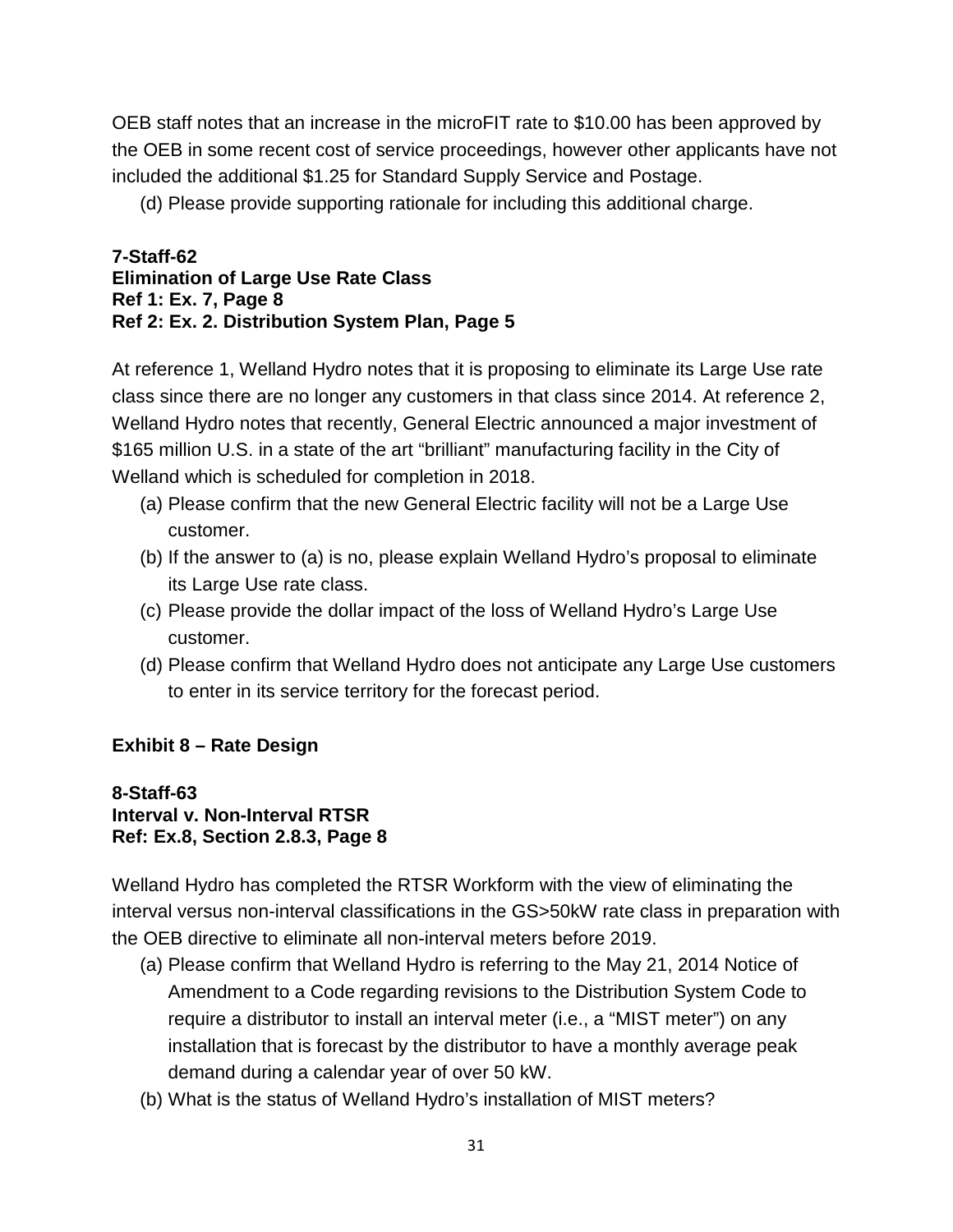- (c) Please confirm that Welland Hydro is installing MIST meters for all new customers in the GS>50kW rate classification.
- (d) Please confirm that Welland Hydro currently does not have any non-interval metered customers in its GS>50 rate class.
- (e) If the answer to (d) is no, please explain how Welland Hydro plans to charge these customers come May 1, 2017.

### **8-Staff-64 Specific Service Charges Ref: Ex.8, Section 2.8.6, Page 9**

Welland Hydro proposes two new Specific Service Charges. Currently, Welland Hydro hand delivers a final disconnection notice and provides the customer with the option of making a payment to avoid disconnection. Currently, there is no charge for this service. Welland Hydro notes that these charges are in effect at many LDCs in Ontario.

| <b>Specific Service</b>                                                    | Unit Charge |
|----------------------------------------------------------------------------|-------------|
| Collection of account charge $-$ no disconnection $-$ during regular hours | 30.00       |
| Collection of account charge $-$ no disconnection $-$ after regular hours  | 165.00      |

- (a) Has Welland Hydro notified its customers of the proposed new charges?
	- i. If not, please explain why.
- (b) Have the anticipated dollars for the 2017 test year associated with these two new charges been included in Welland Hydro's proposed other revenue? If not, please make the necessary updates.

# **Exhibit 9 – Deferral and Variance Accounts**

# **9-Staff-65 Ref: Exhibit 9, Page 6, DVA Continuity Schedule**

Account 1595 (2013) has not been requested for disposition in this application. Welland Hydro indicated that the related DVA rate riders were to be disposed over a two year period, from May 2013 to April 2015 and the stranded meter rate rider was to be disposed over a four year period, from May 2013 to April 2017. Welland Hydro proposes to bring forward any residual amounts for disposition in its 2019 IRM rate application. Per July 2012 APH FAQ# 10, "Account 1555 should be used for purposes of both the disposition and the recovery of stranded meter costs (i.e., the disposition of approved costs should not be transferred to the sub-accounts of Account 1595)". Therefore,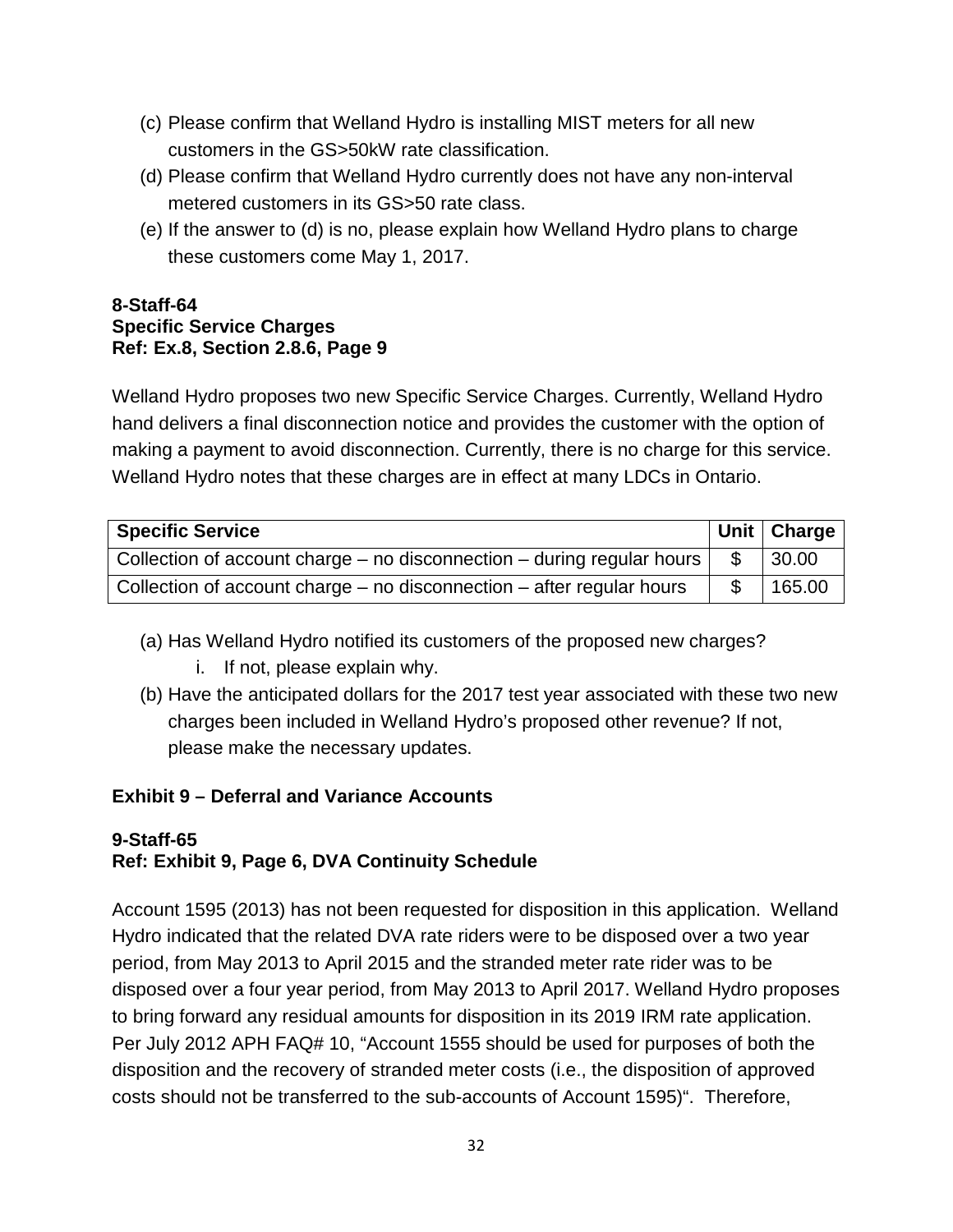- (a) Please revise the DVA continuity schedule to separate out transactions relating to stranded meters in Account 1555, sub-account Stranded Meter Costs.
- (b) Please also revise the DVA continuity schedule to reflect Account 1595 (2013) excluding any stranded meter transactions.
	- i. Please indicate if Welland Hydro is requesting Account 1595 (2013) for disposition in this application. If not, please explain why not.

# **9-Staff-66 Ref: Exhibit 9, Page 13, Table 9-5**

Table 9-5, 2013 includes (\$45k). From Welland Hydro's 2013 settlement agreement, Welland Hydro disposed of \$46k for IFRS costs recorded in Account 1508 as at December 31, 2011. Please confirm that Welland Hydro had not included any further IFRS costs that qualified to be recorded in this sub-account in its 2013 revenue requirement. If this is not the case, please revise Table 9-5 to remove these particular costs that Welland Hydro would have previously received recovery for.

# **9-Staff-67 Ref: Exhibit 9, Page 16**

Welland Hydro indicated that it does not follow Article 490 of the APH and does not track variances in Account 1518 RCVA Retail and Account 1548 RCVA STR as it believes the variances would not be material.

- (a) Would Welland Hydro be able to provide estimates of the variances in the above noted accounts? If yes, please provide the amount.
- (b) Is Welland Hydro requesting the OEB's approval not to track variances in these accounts going forward?

# **9-Staff-68 Ref: Exhibit 9, Page 18**

In allocating Account 1589, 2015 billed Non-RPP kWh was used for Residential and GS<50kW customer classes. For the GS>50kW and Sentinel Light customer Classes, Welland Hydro used the ratio of Non-RPP to RPP 2015 billed kWh applied to the 2017 forecasted kWh. For the 2017 forecast, please explain why there is a mixture of approaches used (i.e. 2015 billed kWh used for Residential and GS<50kW and 2017 forecast kWh used for GS>50kW and Sentinel Light customer classes).